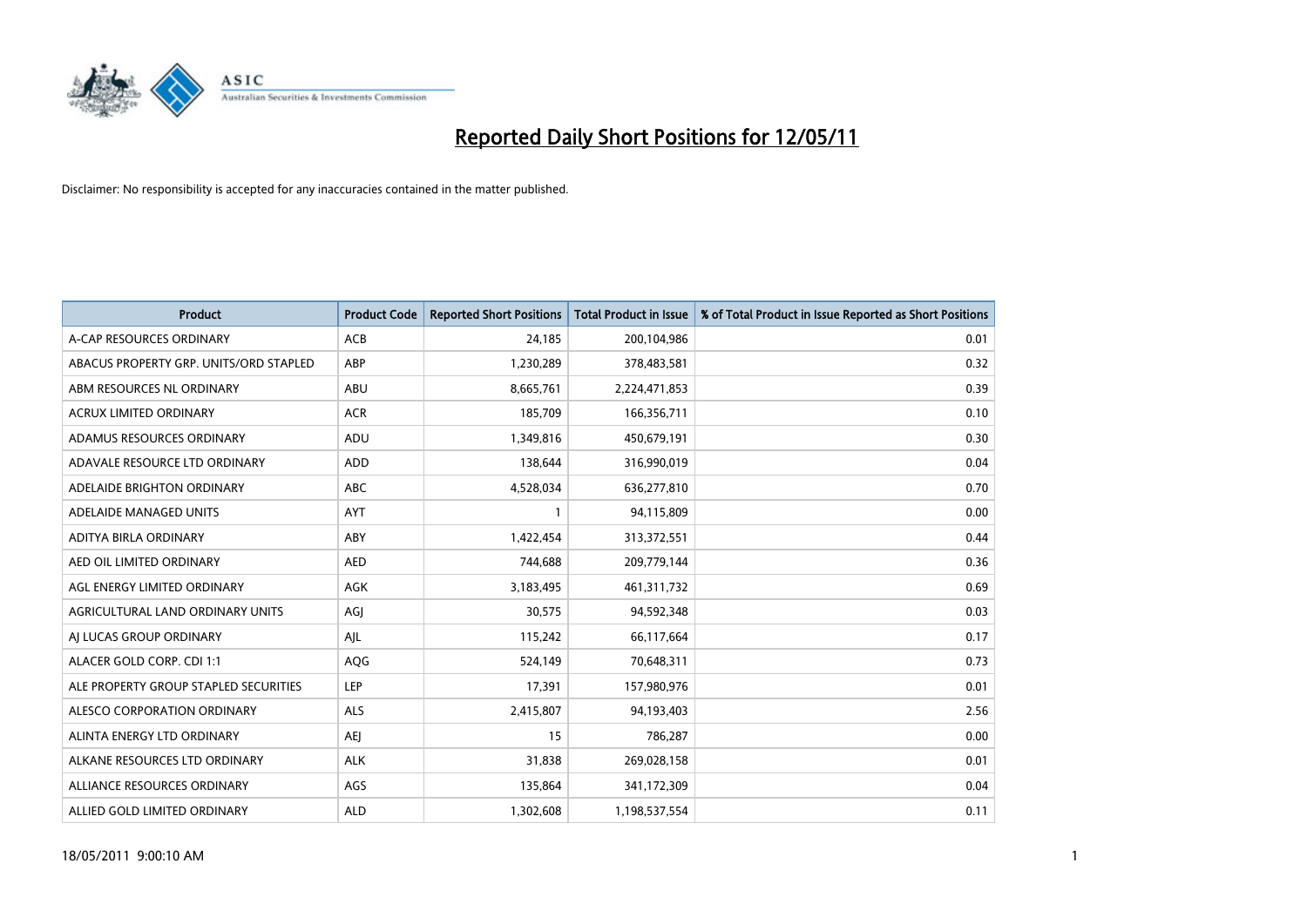

| <b>Product</b>                          | <b>Product Code</b> | <b>Reported Short Positions</b> | <b>Total Product in Issue</b> | % of Total Product in Issue Reported as Short Positions |
|-----------------------------------------|---------------------|---------------------------------|-------------------------------|---------------------------------------------------------|
| ALTONA MINING LTD ORDINARY              | <b>AOH</b>          | 500.000                         | 472,133,029                   | 0.11                                                    |
| ALUMINA LIMITED ORDINARY                | <b>AWC</b>          | 22,509,032                      | 2,440,196,187                 | 0.92                                                    |
| AMADEUS ENERGY ORDINARY                 | AMU                 | 454.000                         | 300,288,855                   | 0.15                                                    |
| AMALGAMATED HOLDINGS ORDINARY           | AHD                 | 11,796                          | 157,461,063                   | 0.01                                                    |
| AMCOR LIMITED ORDINARY                  | <b>AMC</b>          | 7,963,178                       | 1,227,416,280                 | 0.64                                                    |
| AMP LIMITED ORDINARY                    | AMP                 | 10,385,546                      | 2,789,686,764                 | 0.36                                                    |
| AMPELLA MINING ORDINARY                 | <b>AMX</b>          | 427.816                         | 203,285,108                   | 0.21                                                    |
| ANGLOGOLD ASHANTI CDI 5:1               | AGG                 | 109,466                         | 89,207,765                    | 0.12                                                    |
| ANSELL LIMITED ORDINARY                 | <b>ANN</b>          | 4,088,195                       | 133,011,550                   | 3.08                                                    |
| ANTARES ENERGY LTD ORDINARY             | <b>AZZ</b>          | 101,632                         | 275,000,000                   | 0.04                                                    |
| ANZ BANKING GRP LTD ORDINARY            | ANZ                 | 6,263,987                       | 2,596,828,457                 | 0.21                                                    |
| APA GROUP STAPLED SECURITIES            | <b>APA</b>          | 6,751,236                       | 556,193,951                   | 1.19                                                    |
| APEX MINERALS NL ORDINARY               | <b>AXM</b>          | 885,146                         | 5,550,243,713                 | 0.02                                                    |
| APN EUROPEAN RETAIL UNITS STAPLED SEC.  | <b>AEZ</b>          | 11,832                          | 544,910,660                   | 0.00                                                    |
| APN NEWS & MEDIA ORDINARY               | <b>APN</b>          | 23,246,000                      | 618,568,292                   | 3.74                                                    |
| AQUARIUS PLATINUM. ORDINARY             | <b>AOP</b>          | 1,787,955                       | 470,070,802                   | 0.37                                                    |
| AQUILA RESOURCES ORDINARY               | <b>AQA</b>          | 4,145,201                       | 374,368,499                   | 1.11                                                    |
| ARAFURA RESOURCE LTD ORDINARY           | <b>ARU</b>          | 5,225,542                       | 367,980,342                   | 1.42                                                    |
| ARB CORPORATION ORDINARY                | <b>ARP</b>          | 4.908                           | 72,481,302                    | 0.00                                                    |
| ARDENT LEISURE GROUP STAPLED SECURITIES | AAD                 | 645.921                         | 318,147,978                   | 0.19                                                    |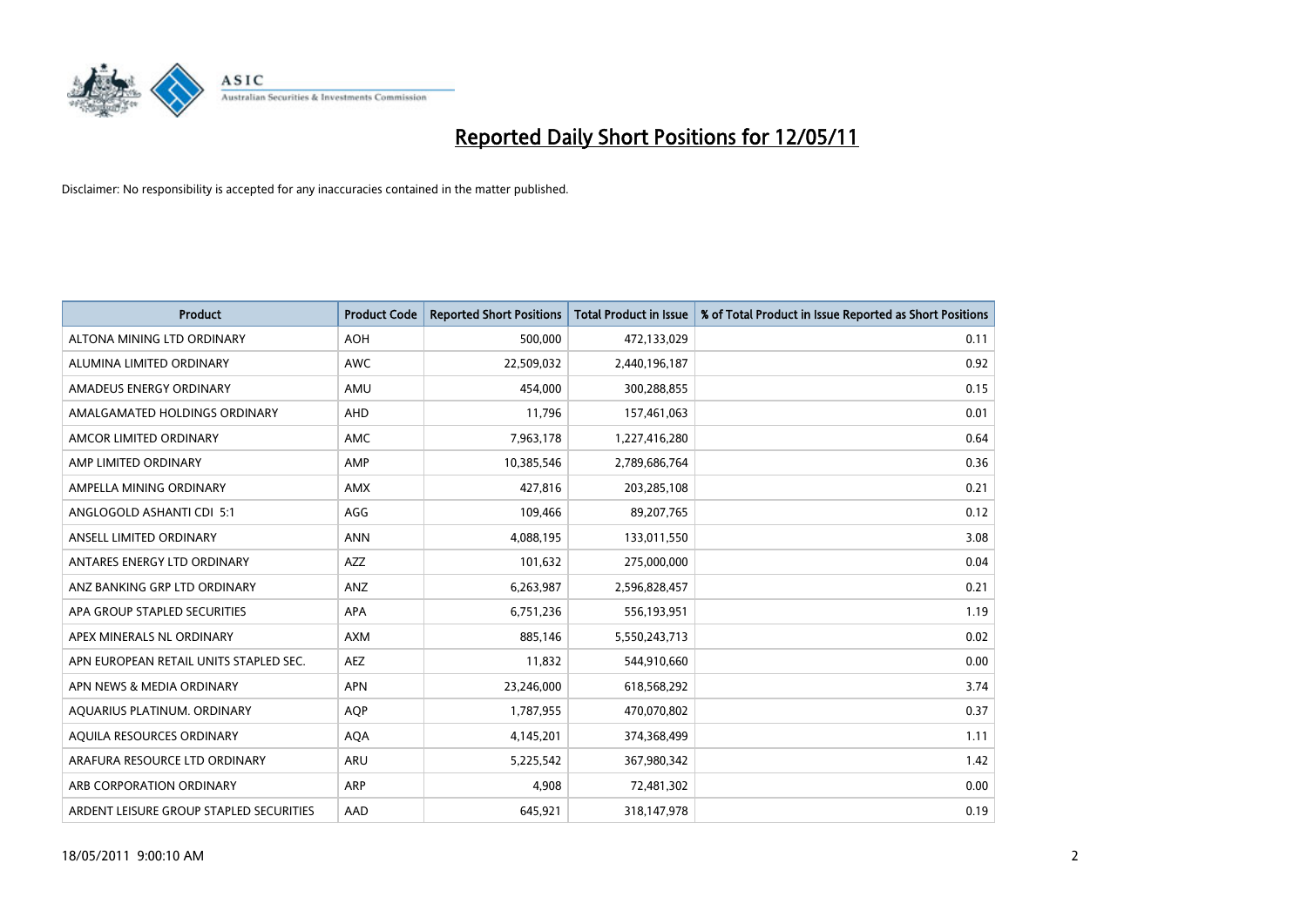

| <b>Product</b>                          | <b>Product Code</b> | <b>Reported Short Positions</b> | Total Product in Issue | % of Total Product in Issue Reported as Short Positions |
|-----------------------------------------|---------------------|---------------------------------|------------------------|---------------------------------------------------------|
| ARISTOCRAT LEISURE ORDINARY             | ALL                 | 37,651,218                      | 536,480,307            | 7.03                                                    |
| ASCIANO LIMITED ORDINARY                | <b>AIO</b>          | 17,216,094                      | 2,926,103,883          | 0.60                                                    |
| ASG GROUP LIMITED ORDINARY              | <b>ASZ</b>          | 68,401                          | 169,117,796            | 0.04                                                    |
| ASPEN GROUP ORD/UNITS STAPLED           | APZ                 | 1,201,533                       | 575,907,977            | 0.20                                                    |
| ASPIRE MINING LTD ORDINARY              | <b>AKM</b>          | 33,379                          | 539,971,483            | 0.00                                                    |
| <b>ASTON RES LTD ORDINARY</b>           | <b>AZT</b>          | 15,740                          | 204,527,604            | 0.00                                                    |
| ASTRO JAP PROP GROUP STAPLED SECURITIES | AJA                 | 26,753                          | 58,445,002             | 0.05                                                    |
| ASX LIMITED ORDINARY                    | ASX                 | 1,291,365                       | 175,136,729            | 0.74                                                    |
| ATLANTIC LIMITED ORDINARY               | ATI                 | 519,417                         | 113,179,279            | 0.46                                                    |
| ATLAS IRON LIMITED ORDINARY             | <b>AGO</b>          | 1,632,493                       | 823,820,142            | 0.18                                                    |
| AURORA MINERALS LTD ORDINARY            | <b>ARM</b>          | 416                             | 104,167,499            | 0.00                                                    |
| AURORA OIL & GAS ORDINARY               | <b>AUT</b>          | 4,565,098                       | 403,687,342            | 1.14                                                    |
| AUSDRILL LIMITED ORDINARY               | <b>ASL</b>          | 120,774                         | 300,677,909            | 0.03                                                    |
| AUSENCO LIMITED ORDINARY                | <b>AAX</b>          | 3,266,289                       | 122,987,022            | 2.65                                                    |
| <b>AUSTAL LIMITED ORDINARY</b>          | ASB                 | 226,691                         | 188,069,638            | 0.12                                                    |
| <b>AUSTAR UNITED ORDINARY</b>           | <b>AUN</b>          | 2,603,084                       | 1,271,389,658          | 0.19                                                    |
| AUSTBROKERS HOLDINGS ORDINARY           | <b>AUB</b>          | 2                               | 54,658,736             | 0.00                                                    |
| AUSTIN ENGINEERING ORDINARY             | ANG                 | 11,397                          | 71,714,403             | 0.01                                                    |
| <b>AUSTRALAND ASSETS ASSETS</b>         | AAZPB               | 1,168                           | 2,750,000              | 0.04                                                    |
| AUSTRALAND PROPERTY STAPLED SECURITY    | <b>ALZ</b>          | 977,410                         | 576,846,597            | 0.16                                                    |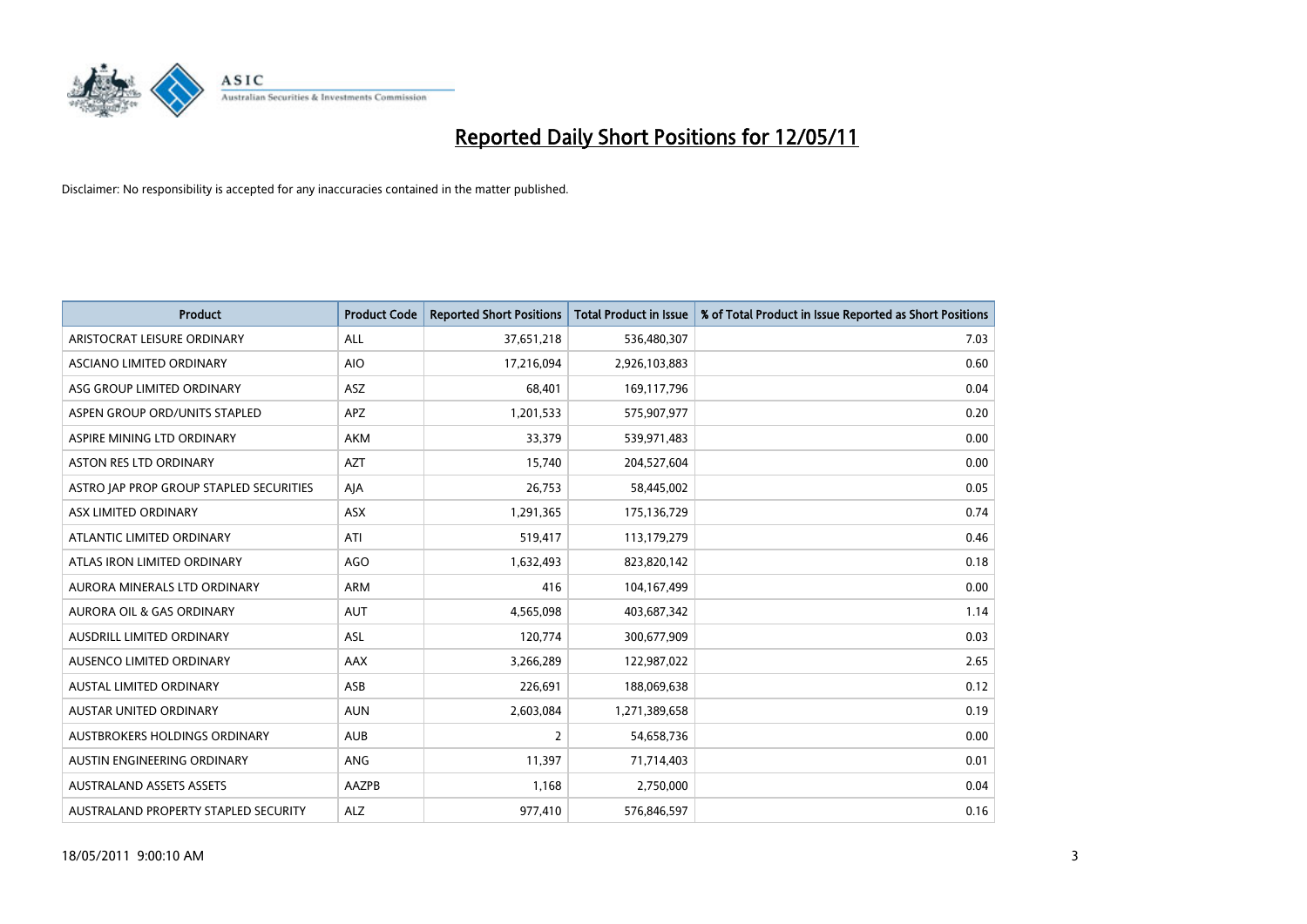

| <b>Product</b>                       | <b>Product Code</b> | <b>Reported Short Positions</b> | Total Product in Issue | % of Total Product in Issue Reported as Short Positions |
|--------------------------------------|---------------------|---------------------------------|------------------------|---------------------------------------------------------|
| AUSTRALIAN AGRICULT, ORDINARY        | AAC                 | 7,682,606                       | 264,264,459            | 2.89                                                    |
| AUSTRALIAN EDUCATION UNITS           | <b>AEU</b>          | 625,000                         | 175,465,397            | 0.36                                                    |
| AUSTRALIAN INFRASTR, UNITS/ORDINARY  | <b>AIX</b>          | 1,164,150                       | 620,733,944            | 0.18                                                    |
| AUSTRALIAN MINES LTD ORDINARY        | <b>AUZ</b>          | 1,400,000                       | 576,910,315            | 0.24                                                    |
| AUSTRALIAN PHARM, ORDINARY           | API                 | 928,749                         | 488,115,883            | 0.18                                                    |
| AUTOMOTIVE HOLDINGS ORDINARY         | <b>AHE</b>          | 79,396                          | 226,387,577            | 0.03                                                    |
| AVEXA LIMITED ORDINARY               | <b>AVX</b>          | 243,657                         | 847,688,779            | 0.03                                                    |
| AWE LIMITED ORDINARY                 | <b>AWE</b>          | 1,878,941                       | 521,871,941            | 0.36                                                    |
| AZUMAH RESOURCES ORDINARY            | <b>AZM</b>          | 167,722                         | 275,196,055            | 0.06                                                    |
| <b>BANDANNA ENERGY ORDINARY</b>      | <b>BND</b>          | 184,327                         | 426,515,482            | 0.04                                                    |
| BANK OF QUEENSLAND. ORDINARY         | <b>BOO</b>          | 4,392,489                       | 222,072,957            | 1.95                                                    |
| <b>BANNERMAN RESOURCES ORDINARY</b>  | <b>BMN</b>          | 232,644                         | 234,435,934            | 0.10                                                    |
| <b>BASE RES LIMITED ORDINARY</b>     | <b>BSE</b>          | 64,788                          | 161,841,114            | 0.04                                                    |
| <b>BATHURST RESOURCES ORDINARY</b>   | <b>BTU</b>          | 5,847,403                       | 666,141,330            | 0.87                                                    |
| <b>BAUXITE RESOURCE LTD ORDINARY</b> | <b>BAU</b>          | 109,797                         | 235,379,896            | 0.05                                                    |
| BC IRON LIMITED ORDINARY             | <b>BCI</b>          | 19,783                          | 94,361,000             | 0.02                                                    |
| BEACH ENERGY LIMITED ORDINARY        | <b>BPT</b>          | 2,240,822                       | 1,102,788,311          | 0.19                                                    |
| BEADELL RESOURCE LTD ORDINARY        | <b>BDR</b>          | 1,258,592                       | 622,147,828            | 0.19                                                    |
| BENDIGO AND ADELAIDE ORDINARY        | <b>BEN</b>          | 5,768,477                       | 360,268,130            | 1.61                                                    |
| BERKELEY RESOURCES ORDINARY          | <b>BKY</b>          | 385,550                         | 174,298,273            | 0.21                                                    |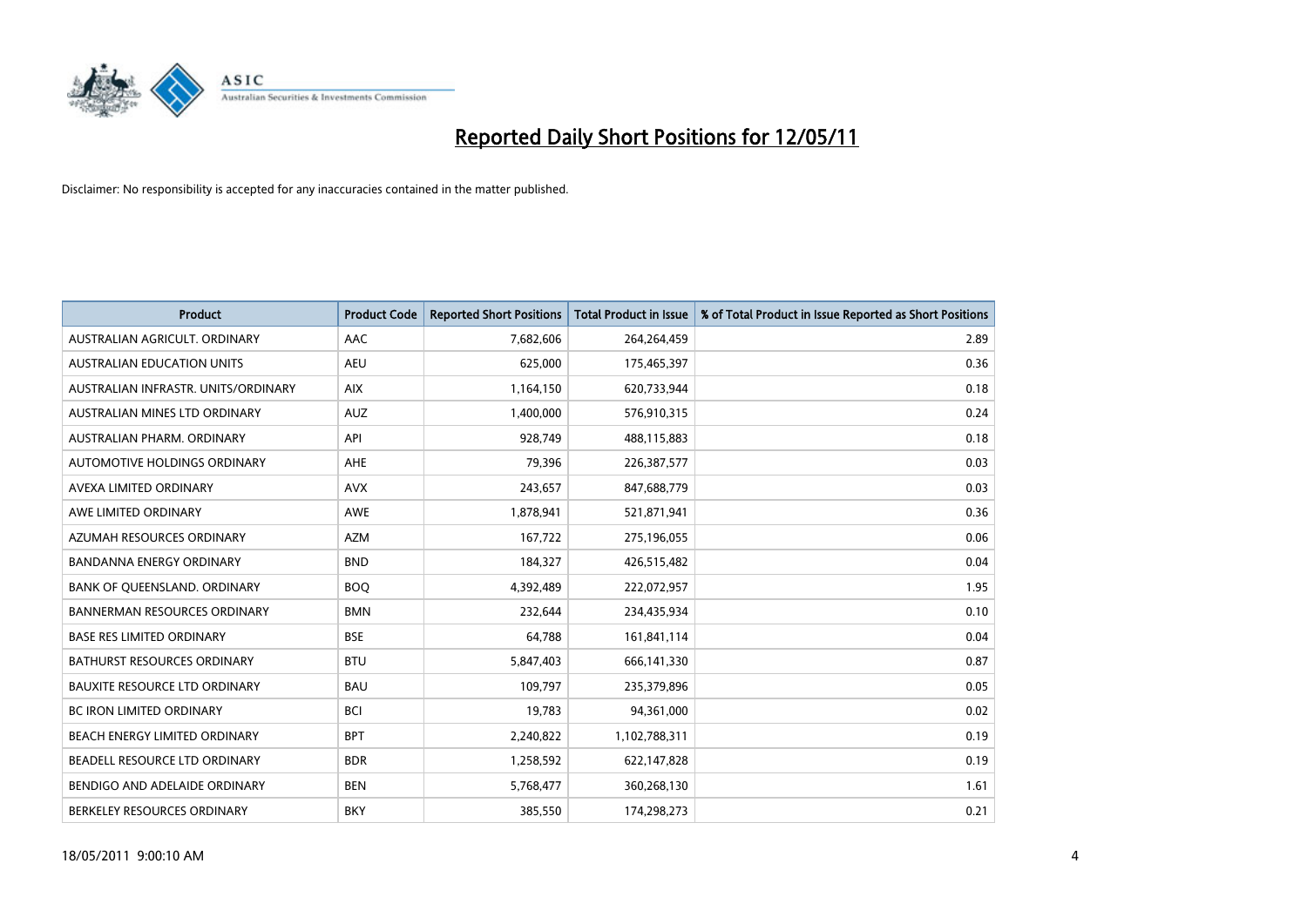

| <b>Product</b>                       | <b>Product Code</b> | <b>Reported Short Positions</b> | <b>Total Product in Issue</b> | % of Total Product in Issue Reported as Short Positions |
|--------------------------------------|---------------------|---------------------------------|-------------------------------|---------------------------------------------------------|
| BETASHARES ASX FIN ETF UNITS         | <b>OFN</b>          | 38.500                          | 4,509,251                     | 0.85                                                    |
| BETASHARES ASX RES ETF UNITS         | <b>ORE</b>          | 198,220                         | 4,519,432                     | 4.39                                                    |
| <b>BHP BILLITON LIMITED ORDINARY</b> | <b>BHP</b>          | 41,123,978                      | 3,209,181,688                 | 1.24                                                    |
| <b>BILLABONG ORDINARY</b>            | <b>BBG</b>          | 16,185,393                      | 254,037,587                   | 6.34                                                    |
| <b>BIOTA HOLDINGS ORDINARY</b>       | <b>BTA</b>          | 2,146,019                       | 181,417,556                   | 1.18                                                    |
| <b>BISALLOY STEEL ORDINARY</b>       | <b>BIS</b>          | 84,480                          | 216,455,965                   | 0.04                                                    |
| BKI INVESTMENT LTD ORDINARY          | <b>BKI</b>          | 508                             | 422,863,407                   | 0.00                                                    |
| <b>BLACKTHORN RESOURCES ORDINARY</b> | <b>BTR</b>          | 35,848                          | 122,918,000                   | 0.03                                                    |
| <b>BLUESCOPE STEEL LTD ORDINARY</b>  | <b>BSL</b>          | 44,481,069                      | 1,842,207,385                 | 2.41                                                    |
| <b>BOART LONGYEAR ORDINARY</b>       | <b>BLY</b>          | 5,297,554                       | 461,163,412                   | 1.15                                                    |
| <b>BOOM LOGISTICS ORDINARY</b>       | <b>BOL</b>          | 337,999                         | 461,500,712                   | 0.07                                                    |
| BORAL LIMITED. ORDINARY              | <b>BLD</b>          | 29,991,504                      | 729,925,990                   | 4.10                                                    |
| BOTSWANA METALS LTD ORDINARY         | <b>BML</b>          | 7,000                           | 143,717,013                   | 0.00                                                    |
| <b>BOW ENERGY LIMITED ORDINARY</b>   | <b>BOW</b>          | 4,575,185                       | 349,417,229                   | 1.30                                                    |
| <b>BRADKEN LIMITED ORDINARY</b>      | <b>BKN</b>          | 1,416,166                       | 142,829,226                   | 1.00                                                    |
| <b>BRAMBLES LIMITED ORDINARY</b>     | <b>BXB</b>          | 12,694,955                      | 1,479,302,746                 | 0.84                                                    |
| BREVILLE GROUP LTD ORDINARY          | <b>BRG</b>          | 2,739                           | 129,995,322                   | 0.00                                                    |
| <b>BRICKWORKS LIMITED ORDINARY</b>   | <b>BKW</b>          | 14,467                          | 147,567,333                   | 0.01                                                    |
| <b>BROCKMAN RESOURCES ORDINARY</b>   | <b>BRM</b>          | 160,105                         | 144,803,151                   | 0.11                                                    |
| BT INVESTMENT MNGMNT ORDINARY        | <b>BTT</b>          | 554,785                         | 160,000,000                   | 0.35                                                    |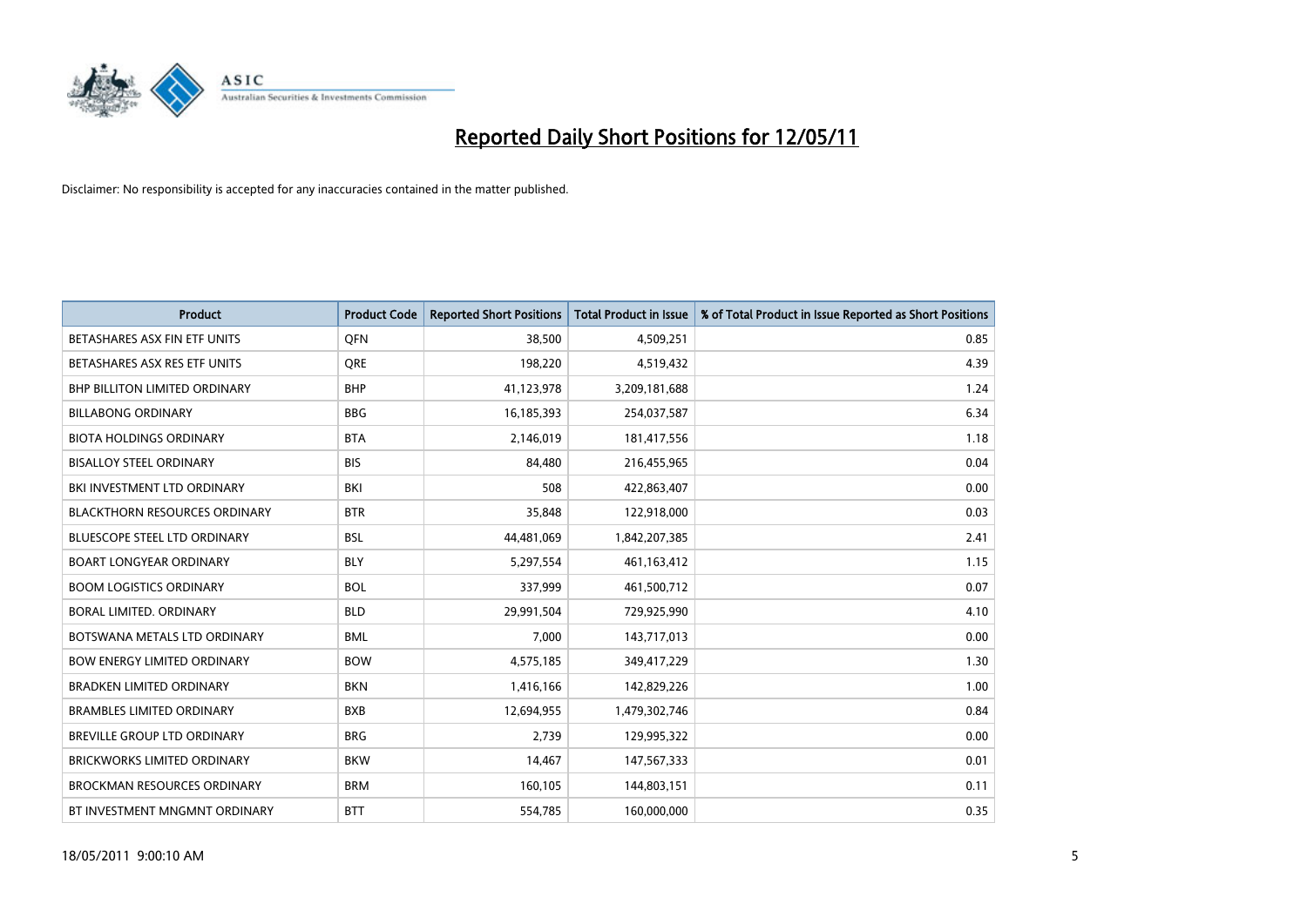

| <b>Product</b>                        | <b>Product Code</b> | <b>Reported Short Positions</b> | <b>Total Product in Issue</b> | % of Total Product in Issue Reported as Short Positions |
|---------------------------------------|---------------------|---------------------------------|-------------------------------|---------------------------------------------------------|
| <b>BURU ENERGY ORDINARY</b>           | <b>BRU</b>          | 7,050,835                       | 182,840,549                   | 3.86                                                    |
| <b>BWP TRUST ORDINARY UNITS</b>       | <b>BWP</b>          | 587,079                         | 520,012,793                   | 0.10                                                    |
| CABCHARGE AUSTRALIA ORDINARY          | CAB                 | 848,816                         | 120,437,014                   | 0.71                                                    |
| CALTEX AUSTRALIA ORDINARY             | <b>CTX</b>          | 6,477,125                       | 270,000,000                   | 2.41                                                    |
| <b>CAMPBELL BROTHERS ORDINARY</b>     | CPB                 | 47,802                          | 67,503,411                    | 0.06                                                    |
| CAPE LAMBERT RES LTD ORDINARY         | <b>CFE</b>          | 1,195,593                       | 571,849,603                   | 0.21                                                    |
| CARABELLA RES LTD ORDINARY            | <b>CLR</b>          | 12,657                          | 54,711,817                    | 0.02                                                    |
| <b>CARBON ENERGY ORDINARY</b>         | <b>CNX</b>          | 888,874                         | 698,517,858                   | 0.12                                                    |
| CARDNO LIMITED ORDINARY               | CDD                 | 698                             | 106,840,756                   | 0.00                                                    |
| CARNARVON PETROLEUM ORDINARY          | <b>CVN</b>          | 9,814,256                       | 687,820,634                   | 1.42                                                    |
| <b>CARNEGIE WAVE ENERGY ORDINARY</b>  | <b>CWE</b>          | 83,000                          | 859,087,627                   | 0.01                                                    |
| CARPATHIAN RESOURCES ORDINARY         | <b>CPN</b>          | 75.000                          | 265,533,501                   | 0.03                                                    |
| CARPENTARIA EXP. LTD ORDINARY         | CAP                 | 9,777                           | 98,741,301                    | 0.01                                                    |
| CARSALES.COM LTD ORDINARY             | <b>CRZ</b>          | 4,633,386                       | 234,338,300                   | 1.97                                                    |
| CASH CONVERTERS ORD/DIV ACCESS        | CCV                 | 68,191                          | 379,761,025                   | 0.01                                                    |
| <b>CASPIAN OIL &amp; GAS ORDINARY</b> | CIG                 | 50,000                          | 1,331,500,513                 | 0.00                                                    |
| CATALPA RESOURCES ORDINARY            | CAH                 | 119,405                         | 178,014,015                   | 0.06                                                    |
| CEC GROUP LIMITED ORDINARY            | <b>CEG</b>          | 1,750                           | 79,662,662                    | 0.00                                                    |
| <b>CELLNET GROUP ORDINARY</b>         | <b>CLT</b>          | 1,342                           | 61,596,082                    | 0.00                                                    |
| CENTRAL PETROLEUM ORDINARY            | <b>CTP</b>          | 318,068                         | 982,298,842                   | 0.03                                                    |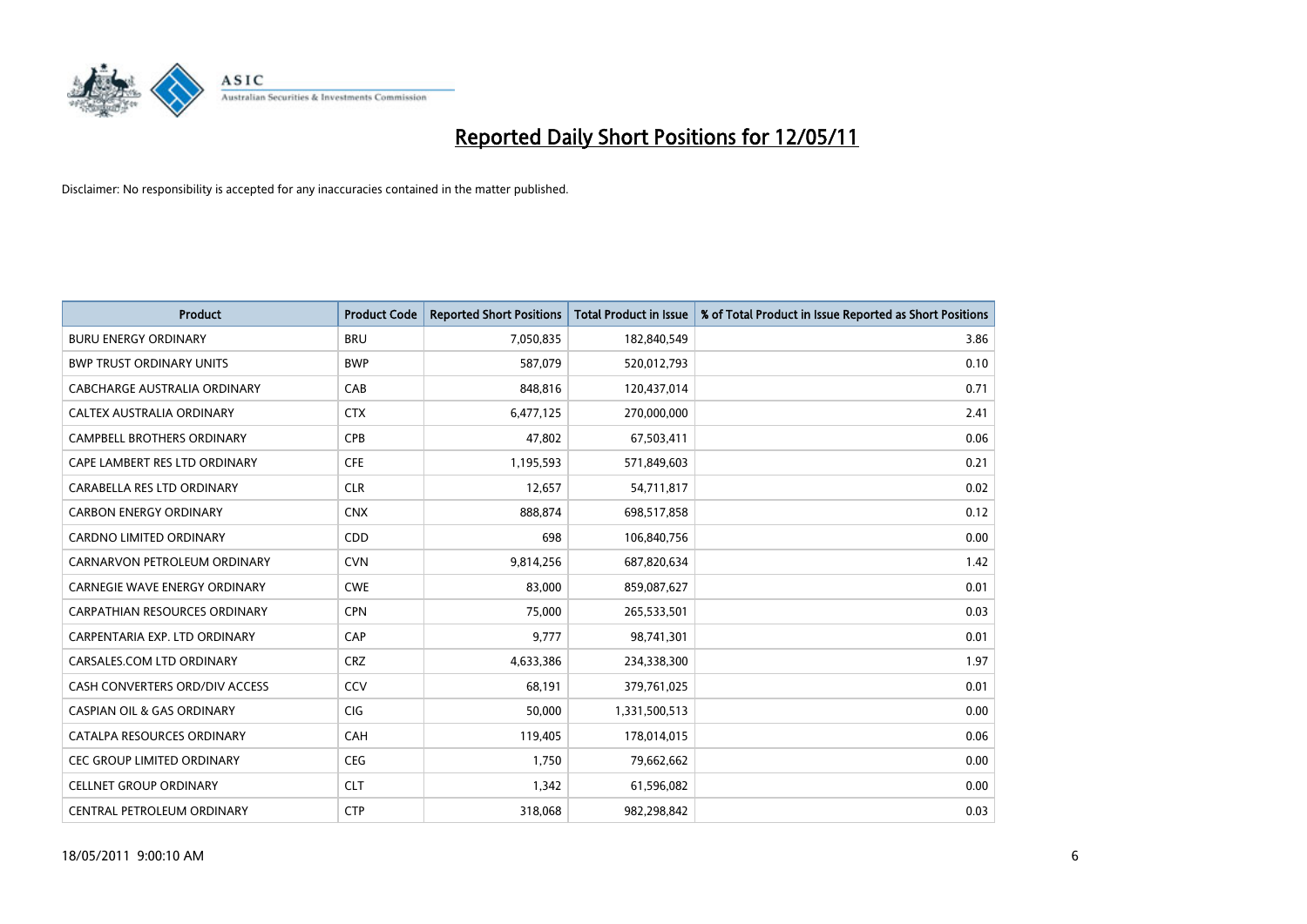

| <b>Product</b>                                | <b>Product Code</b> | <b>Reported Short Positions</b> | Total Product in Issue | % of Total Product in Issue Reported as Short Positions |
|-----------------------------------------------|---------------------|---------------------------------|------------------------|---------------------------------------------------------|
| <b>CENTRO PROPERTIES UNITS/ORD STAPLED</b>    | <b>CNP</b>          | 203,097                         | 972,414,514            | 0.02                                                    |
| <b>CENTRO RETAIL GROUP STAPLED SECURITIES</b> | <b>CER</b>          | 2,771,426                       | 2,286,399,424          | 0.12                                                    |
| <b>CERAMIC FUEL CELLS ORDINARY</b>            | <b>CFU</b>          | 1,523,908                       | 1,201,353,566          | 0.12                                                    |
| CFS RETAIL PROPERTY UNITS                     | <b>CFX</b>          | 36,310,169                      | 2,839,591,911          | 1.25                                                    |
| <b>CGA MINING LIMITED ORDINARY</b>            | <b>CGX</b>          | 325.675                         | 333,265,726            | 0.10                                                    |
| <b>CHALLENGER DIV.PRO. STAPLED UNITS</b>      | <b>CDI</b>          | 64,876                          | 913,426,007            | 0.00                                                    |
| <b>CHALLENGER INFRAST, STAPLED UNITS</b>      | <b>CIF</b>          | 32,135                          | 316,223,785            | 0.01                                                    |
| <b>CHALLENGER LIMITED ORDINARY</b>            | CGF                 | 5,060,413                       | 500,332,188            | 1.01                                                    |
| CHANDLER MACLEOD LTD ORDINARY                 | <b>CMG</b>          | 11,970                          | 463,971,344            | 0.00                                                    |
| CHARTER HALL GROUP STAPLED US PROHIBIT.       | <b>CHC</b>          | 1,169,796                       | 306,341,814            | 0.37                                                    |
| <b>CHARTER HALL OFFICE UNIT</b>               | COO                 | 3,028,325                       | 493,319,730            | 0.62                                                    |
| <b>CHARTER HALL RETAIL UNITS</b>              | <b>CQR</b>          | 259,265                         | 305,200,723            | 0.07                                                    |
| CHEMGENEX PHARMACEUT ORDINARY                 | <b>CXS</b>          | 5,107,206                       | 313,558,870            | 1.63                                                    |
| CITIGOLD CORP LTD ORDINARY                    | <b>CTO</b>          | 2,059,217                       | 1,067,578,301          | 0.20                                                    |
| CLINUVEL PHARMACEUT, ORDINARY                 | CUV                 | 4,127                           | 30,381,706             | 0.01                                                    |
| <b>CLOUGH LIMITED ORDINARY</b>                | <b>CLO</b>          | 275,408                         | 769,801,269            | 0.03                                                    |
| <b>COAL &amp; ALLIED ORDINARY</b>             | <b>CNA</b>          | 952                             | 86,584,735             | 0.00                                                    |
| COAL OF AFRICA LTD ORDINARY                   | <b>CZA</b>          | 260,082                         | 531,139,661            | 0.05                                                    |
| <b>COALSPUR MINES LTD ORDINARY</b>            | CPL                 | 968,838                         | 527,593,428            | 0.18                                                    |
| COCA-COLA AMATIL ORDINARY                     | <b>CCL</b>          | 10.696.436                      | 757,969,396            | 1.39                                                    |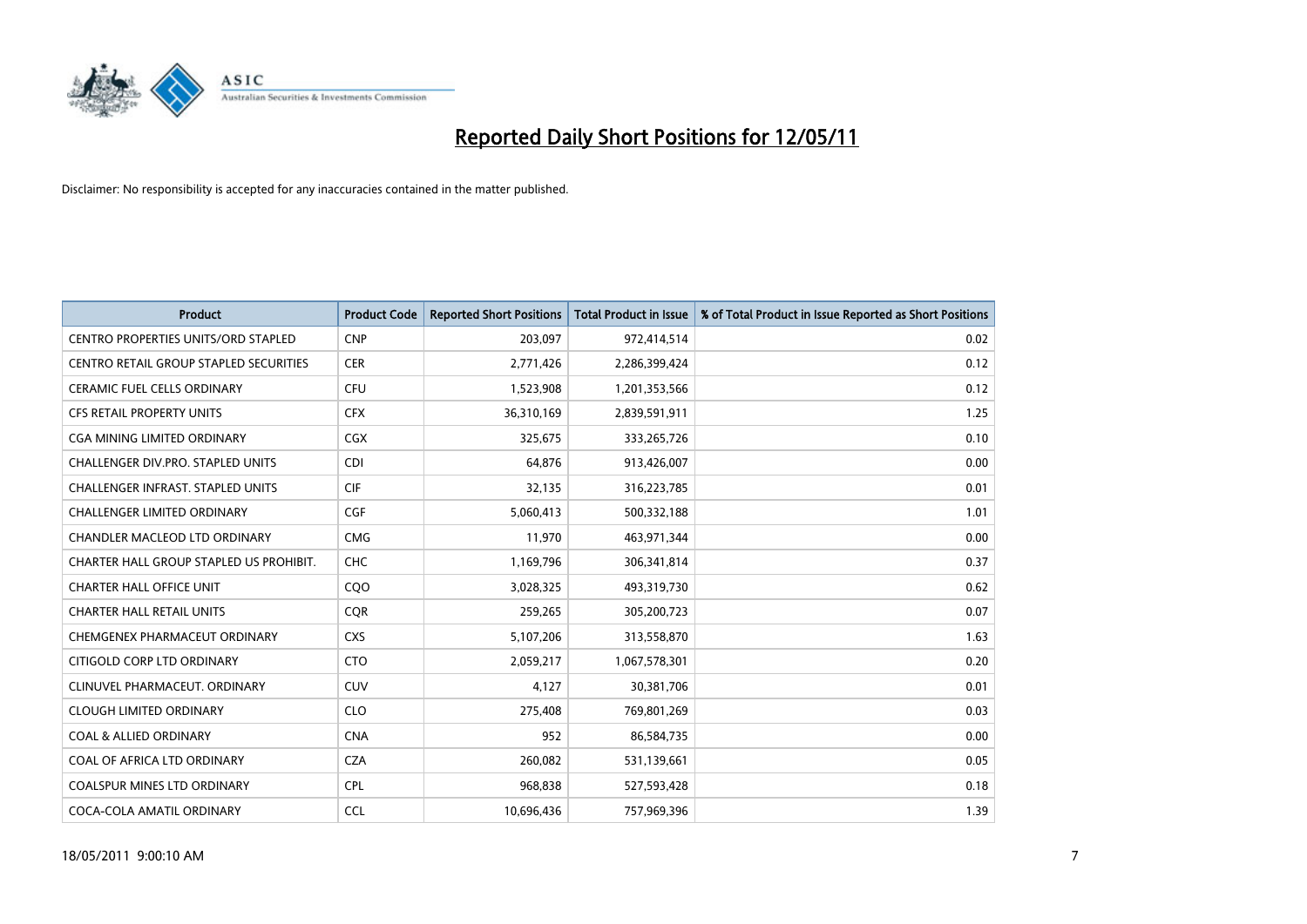

| <b>Product</b>                          | <b>Product Code</b> | <b>Reported Short Positions</b> | Total Product in Issue | % of Total Product in Issue Reported as Short Positions |
|-----------------------------------------|---------------------|---------------------------------|------------------------|---------------------------------------------------------|
| <b>COCHLEAR LIMITED ORDINARY</b>        | <b>COH</b>          | 1,549,063                       | 56,745,023             | 2.73                                                    |
| <b>COCKATOO COAL ORDINARY</b>           | <b>COK</b>          | 10,971,762                      | 1,016,096,908          | 1.07                                                    |
| <b>COKAL LTD ORDINARY</b>               | <b>CKA</b>          | 392,815                         | 128,083,735            | 0.31                                                    |
| COMMONWEALTH BANK, ORDINARY             | <b>CBA</b>          | 13,875,891                      | 1,558,627,244          | 0.84                                                    |
| <b>COMMONWEALTH PROP ORDINARY UNITS</b> | <b>CPA</b>          | 42,156,708                      | 2,449,599,711          | 1.72                                                    |
| <b>COMPASS RESOURCES ORDINARY</b>       | <b>CMR</b>          | 160,952                         | 147,402,920            | 0.11                                                    |
| <b>COMPUTERSHARE LTD ORDINARY</b>       | <b>CPU</b>          | 4,380,002                       | 555,664,059            | 0.77                                                    |
| CONNECTEAST GROUP STAPLED               | <b>CEU</b>          | 25,104,611                      | 3,940,145,951          | 0.63                                                    |
| CONQUEST MINING ORDINARY                | CQT                 | 207,664                         | 583,241,478            | 0.02                                                    |
| CONSOLIDATED MEDIA, ORDINARY            | <b>CMI</b>          | 3,811,555                       | 561,834,996            | 0.68                                                    |
| CONTANGO MICROCAP ORDINARY              | <b>CTN</b>          | 7,500                           | 146,423,793            | 0.01                                                    |
| CONTINENTAL COAL LTD ORDINARY           | CCC                 | 732,593                         | 1,980,616,757          | 0.04                                                    |
| <b>COOPER ENERGY LTD ORDINARY</b>       | <b>COE</b>          | 103,066                         | 292,576,001            | 0.03                                                    |
| <b>COPPER STRIKE LTD ORDINARY</b>       | <b>CSE</b>          | 714                             | 129,455,571            | 0.00                                                    |
| <b>CORDLIFE LIMITED ORDINARY</b>        | CBB                 |                                 | 145,360,920            | 0.00                                                    |
| <b>COUNT FINANCIAL ORDINARY</b>         | COU                 | 691.875                         | 262,212,976            | 0.27                                                    |
| <b>CROMWELL PROP STAPLED SECURITIES</b> | <b>CMW</b>          | 85,622                          | 962,845,605            | 0.01                                                    |
| <b>CROWN LIMITED ORDINARY</b>           | <b>CWN</b>          | 3,886,134                       | 754,131,800            | 0.49                                                    |
| <b>CSG LIMITED ORDINARY</b>             | CSV                 | 1,030,624                       | 277,224,500            | 0.37                                                    |
| <b>CSL LIMITED ORDINARY</b>             | <b>CSL</b>          | 8,110,642                       | 537, 373, 749          | 1.49                                                    |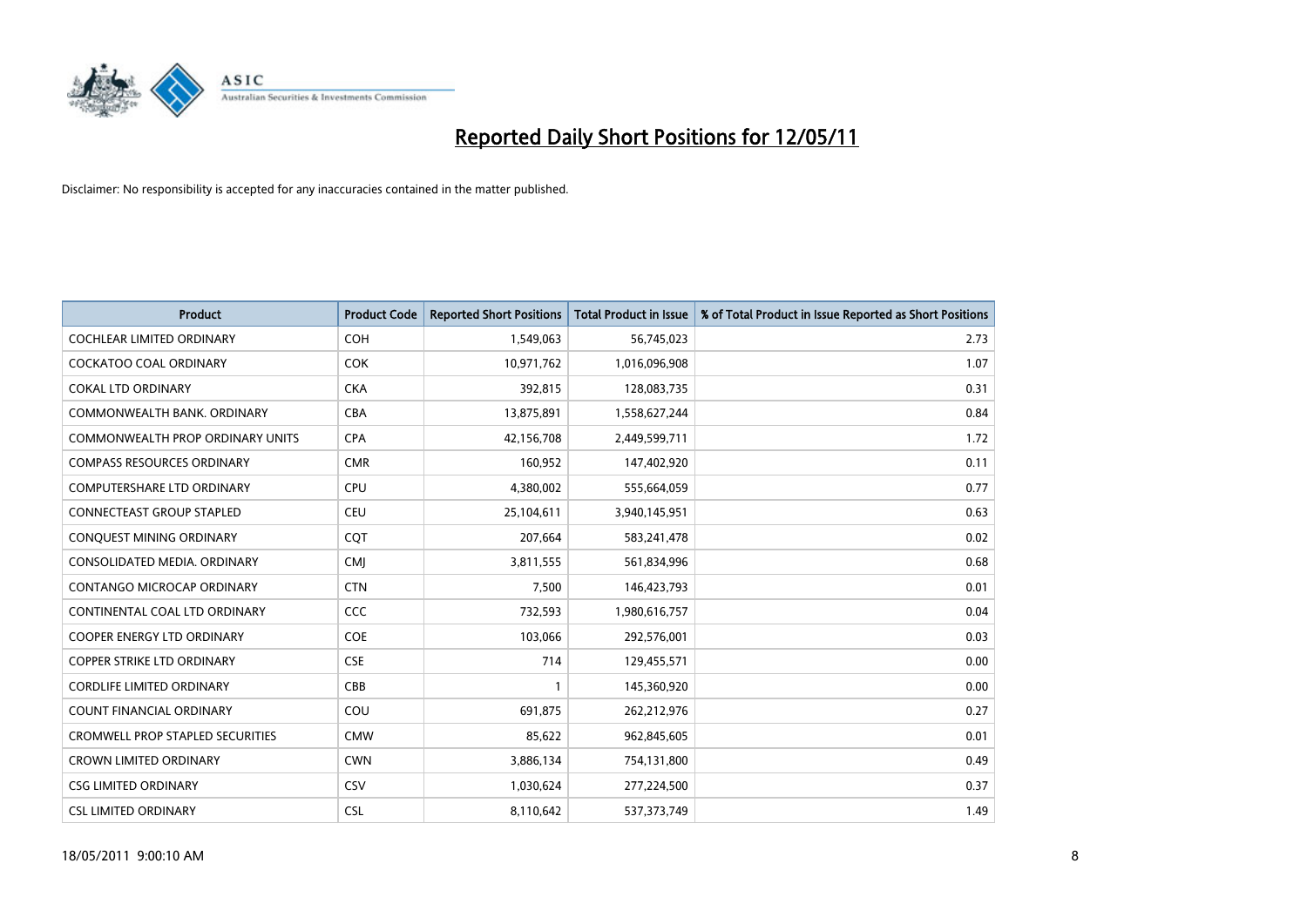

| <b>Product</b>                      | <b>Product Code</b> | <b>Reported Short Positions</b> | <b>Total Product in Issue</b> | % of Total Product in Issue Reported as Short Positions |
|-------------------------------------|---------------------|---------------------------------|-------------------------------|---------------------------------------------------------|
| <b>CSR LIMITED ORDINARY</b>         | <b>CSR</b>          | 17,955,100                      | 506,000,315                   | 3.53                                                    |
| <b>CUDECO LIMITED ORDINARY</b>      | CDU                 | 842,534                         | 145,512,643                   | 0.58                                                    |
| <b>CUE ENERGY RESOURCE ORDINARY</b> | <b>CUE</b>          | 84,070                          | 694,819,718                   | 0.01                                                    |
| <b>CUSTOMERS LIMITED ORDINARY</b>   | <b>CUS</b>          | 61,773                          | 134,869,357                   | 0.04                                                    |
| DART ENERGY LTD ORDINARY            | <b>DTE</b>          | 691,760                         | 659,706,374                   | 0.10                                                    |
| DAVID JONES LIMITED ORDINARY        | <b>DIS</b>          | 26,268,609                      | 520,751,395                   | 5.03                                                    |
| DECMIL GROUP LIMITED ORDINARY       | <b>DCG</b>          | 17,397                          | 124,204,568                   | 0.01                                                    |
| DEEP YELLOW LIMITED ORDINARY        | <b>DYL</b>          | 17,775                          | 1,127,534,458                 | 0.00                                                    |
| DEVINE LIMITED ORDINARY             | <b>DVN</b>          | 1,000                           | 634,918,223                   | 0.00                                                    |
| DEXUS PROPERTY GROUP STAPLED UNITS  | <b>DXS</b>          | 18,985,417                      | 4,839,024,176                 | 0.38                                                    |
| DISCOVERY METALS LTD ORDINARY       | <b>DML</b>          | 2,848,759                       | 437,114,481                   | 0.65                                                    |
| DOMINO PIZZA ENTERPR ORDINARY       | <b>DMP</b>          | 245,003                         | 68,407,674                    | 0.36                                                    |
| DOWNER EDI LIMITED ORDINARY         | <b>DOW</b>          | 6,266,510                       | 429,100,296                   | 1.44                                                    |
| DUET GROUP STAPLED US PROHIBIT.     | <b>DUE</b>          | 1,704,296                       | 909,692,991                   | 0.18                                                    |
| DULUXGROUP LIMITED ORDINARY         | <b>DLX</b>          | 8,036,977                       | 367,456,259                   | 2.17                                                    |
| <b>EASTERN STAR GAS ORDINARY</b>    | ESG                 | 7,293,564                       | 991,567,041                   | 0.73                                                    |
| <b>EDT RETAIL TRUST UNITS</b>       | <b>EDT</b>          | 907,729                         | 4,700,290,868                 | 0.02                                                    |
| ELDERS LIMITED HYBRIDS              | <b>ELDPA</b>        | 142,598                         | 1,500,000                     | 9.51                                                    |
| ELDERS LIMITED ORDINARY             | <b>ELD</b>          | 15,012,749                      | 448,598,480                   | 3.33                                                    |
| ELDORADO GOLD CORP CDI 1:1          | EAU                 | 96,380                          | 19,644,760                    | 0.48                                                    |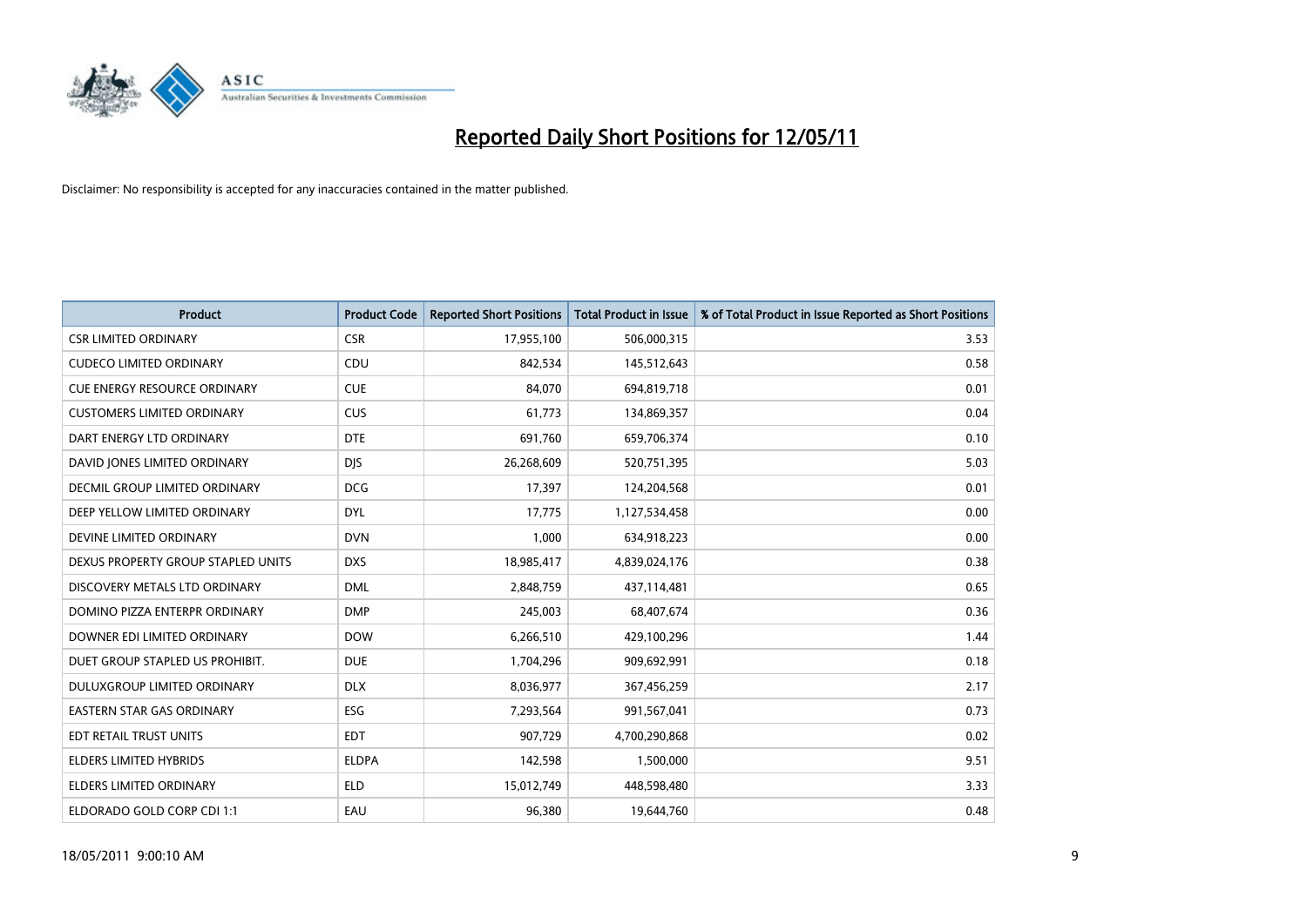

| <b>Product</b>                            | <b>Product Code</b> | <b>Reported Short Positions</b> | <b>Total Product in Issue</b> | % of Total Product in Issue Reported as Short Positions |
|-------------------------------------------|---------------------|---------------------------------|-------------------------------|---------------------------------------------------------|
| ELEMENTAL MINERALS ORDINARY               | <b>ELM</b>          | 178,334                         | 158,541,062                   | 0.12                                                    |
| ELIXIR PETROLEUM LTD ORDINARY             | <b>EXR</b>          | 324,400                         | 188,988,472                   | 0.17                                                    |
| <b>EMECO HOLDINGS ORDINARY</b>            | <b>EHL</b>          | 467,450                         | 631,237,586                   | 0.07                                                    |
| ENERGY RESOURCES ORDINARY 'A'             | <b>ERA</b>          | 4,959,100                       | 190,737,934                   | 2.60                                                    |
| <b>ENERGY WORLD CORPOR, ORDINARY</b>      | <b>EWC</b>          | 20,008,445                      | 1,561,166,672                 | 1.26                                                    |
| <b>ENTEK ENERGY LTD ORDINARY</b>          | ETE                 | 489,903                         | 330,846,405                   | 0.15                                                    |
| <b>ENTELLECT LIMITED ORDINARY</b>         | <b>ESN</b>          | 464,050                         | 87,239,240                    | 0.53                                                    |
| <b>ENVESTRA LIMITED ORDINARY</b>          | <b>ENV</b>          | 3,339,490                       | 1,468,560,201                 | 0.23                                                    |
| EQUATORIAL RES LTD ORDINARY               | <b>EQX</b>          | 50,020                          | 101,417,922                   | 0.05                                                    |
| EOUINOX MINERALS LTD CHESS DEPOSITARY INT | EON                 | 2,137,682                       | 879,495,876                   | 0.23                                                    |
| EVEREST FINANCIAL ORDINARY                | <b>EFG</b>          | 4,300                           | 25,143,824                    | 0.02                                                    |
| <b>EXTRACT RESOURCES ORDINARY</b>         | <b>EXT</b>          | 1,071,879                       | 251,191,285                   | 0.42                                                    |
| FAIRFAX MEDIA LTD ORDINARY                | <b>FXJ</b>          | 317,656,021                     | 2,351,955,725                 | 13.48                                                   |
| <b>FAR LTD ORDINARY</b>                   | FAR                 | 21,000,000                      | 1,245,351,164                 | 1.69                                                    |
| FERRAUS LIMITED ORDINARY                  | <b>FRS</b>          | 233,836                         | 249,398,565                   | 0.09                                                    |
| FISHER & PAYKEL APP. ORDINARY             | <b>FPA</b>          | 18,298                          | 724,235,162                   | 0.00                                                    |
| FISHER & PAYKEL H. ORDINARY               | <b>FPH</b>          | 2,385,266                       | 520,473,867                   | 0.46                                                    |
| FKP PROPERTY GROUP STAPLED SECURITIES     | <b>FKP</b>          | 19,775,611                      | 1,184,196,147                 | 1.67                                                    |
| FLEETWOOD CORP ORDINARY                   | <b>FWD</b>          | 208,834                         | 57,820,053                    | 0.36                                                    |
| <b>FLETCHER BUILDING ORDINARY</b>         | <b>FBU</b>          | 5,886,576                       | 678,573,570                   | 0.86                                                    |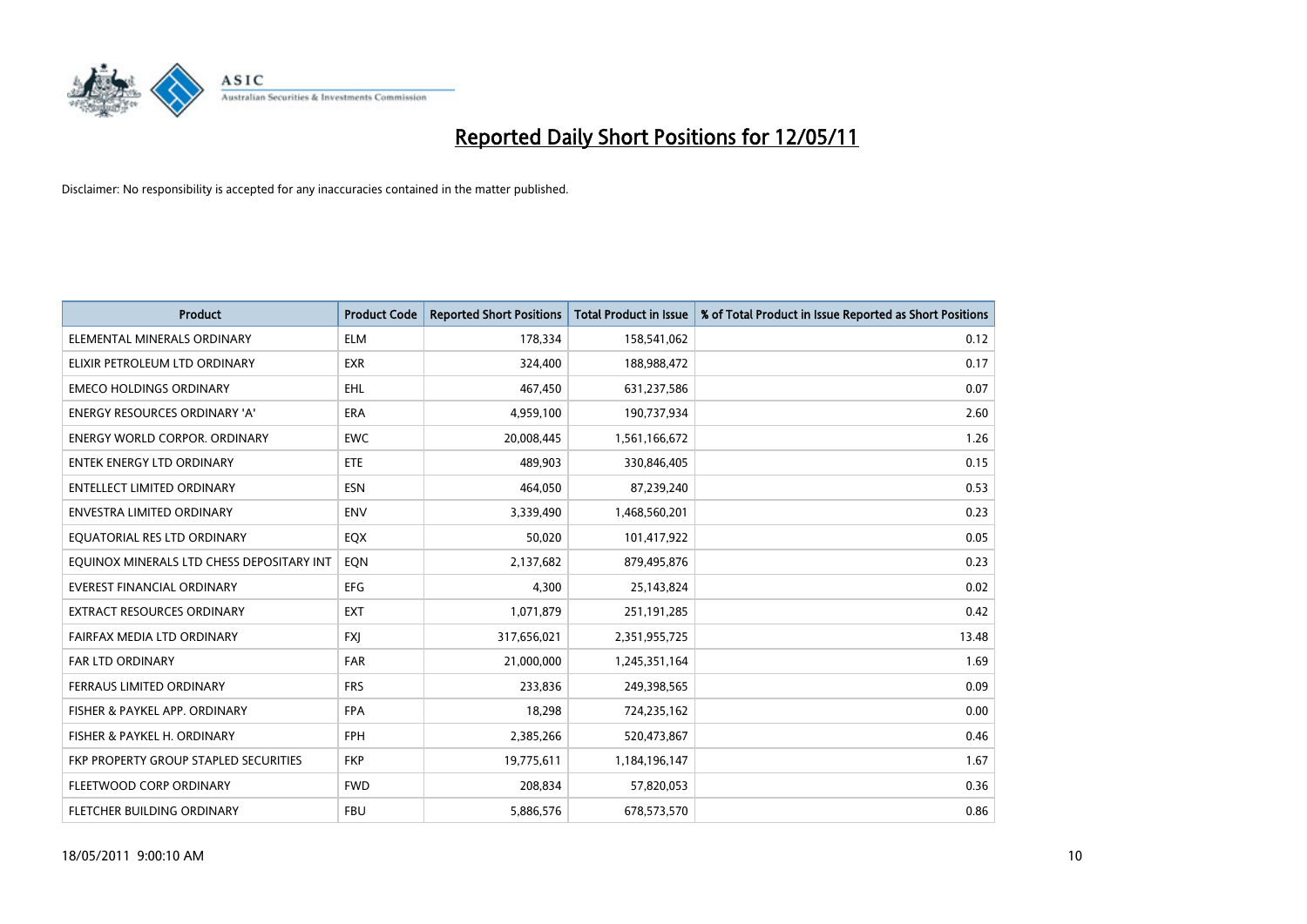

| <b>Product</b>                       | <b>Product Code</b> | <b>Reported Short Positions</b> | <b>Total Product in Issue</b> | % of Total Product in Issue Reported as Short Positions |
|--------------------------------------|---------------------|---------------------------------|-------------------------------|---------------------------------------------------------|
| FLEXIGROUP LIMITED ORDINARY          | <b>FXL</b>          | 113,142                         | 275,472,492                   | 0.05                                                    |
| <b>FLIGHT CENTRE ORDINARY</b>        | <b>FLT</b>          | 3,442,424                       | 99,939,087                    | 3.43                                                    |
| FLINDERS MINES LTD ORDINARY          | <b>FMS</b>          | 21,266,491                      | 1,820,634,571                 | 1.15                                                    |
| FOCUS MINERALS LTD ORDINARY          | <b>FML</b>          | 339,999                         | 3,440,515,431                 | 0.01                                                    |
| <b>FORGE GROUP LIMITED ORDINARY</b>  | <b>FGE</b>          | 39,443                          | 82,924,014                    | 0.04                                                    |
| <b>FORTE ENERGY NL ORDINARY</b>      | <b>FTE</b>          | 2,658,986                       | 695,589,311                   | 0.38                                                    |
| FORTESCUE METALS GRP ORDINARY        | <b>FMG</b>          | 21,671,219                      | 3,112,917,409                 | 0.68                                                    |
| <b>FOSTER'S GROUP ORDINARY</b>       | FGL                 | 6,688,087                       | 1,940,782,034                 | 0.34                                                    |
| FTD CORPORATION ORDINARY             | <b>FTD</b>          | 8,088                           | 36,474,593                    | 0.02                                                    |
| <b>FUNTASTIC LIMITED ORDINARY</b>    | <b>FUN</b>          | 322,528                         | 340,997,682                   | 0.09                                                    |
| <b>G.U.D. HOLDINGS ORDINARY</b>      | <b>GUD</b>          | 300,390                         | 69,089,611                    | 0.44                                                    |
| <b>GALAXY RESOURCES ORDINARY</b>     | <b>GXY</b>          | 692,893                         | 245,236,053                   | 0.28                                                    |
| <b>GEODYNAMICS LIMITED ORDINARY</b>  | GDY                 | 321,142                         | 336,892,832                   | 0.10                                                    |
| <b>GINDALBIE METALS LTD ORDINARY</b> | <b>GBG</b>          | 48,113,997                      | 935,615,590                   | 5.13                                                    |
| <b>GLOBAL MINING ORDINARY</b>        | <b>GMI</b>          | 8,951                           | 191,820,968                   | 0.00                                                    |
| <b>GLOUCESTER COAL ORDINARY</b>      | GCL                 | 863,204                         | 140,447,062                   | 0.61                                                    |
| <b>GME RESOURCES LTD ORDINARY</b>    | <b>GME</b>          | 800                             | 302,352,750                   | 0.00                                                    |
| <b>GOLD ONE INT LTD ORDINARY</b>     | GDO                 | 27,656                          | 807,664,732                   | 0.00                                                    |
| <b>GOLD ROAD RES LTD ORDINARY</b>    | GOR                 | 62,703                          | 286,359,055                   | 0.02                                                    |
| <b>GOLDEN WEST RESOURCE ORDINARY</b> | <b>GWR</b>          | 1,651                           | 192,082,567                   | 0.00                                                    |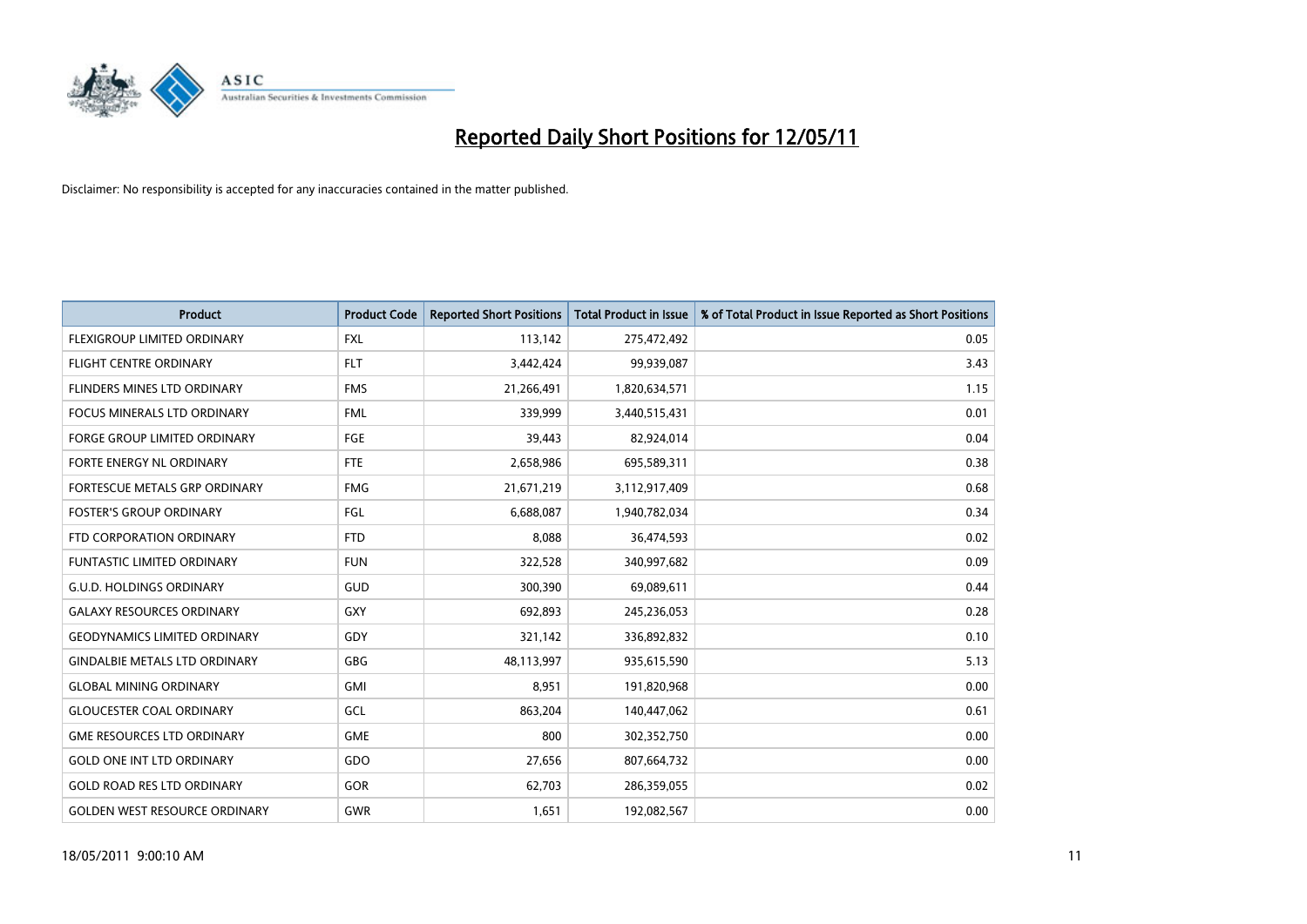

| <b>Product</b>                            | <b>Product Code</b> | <b>Reported Short Positions</b> | <b>Total Product in Issue</b> | % of Total Product in Issue Reported as Short Positions |
|-------------------------------------------|---------------------|---------------------------------|-------------------------------|---------------------------------------------------------|
| <b>GOODMAN FIELDER, ORDINARY</b>          | <b>GFF</b>          | 51,923,293                      | 1,380,386,438                 | 3.77                                                    |
| <b>GOODMAN GROUP STAPLED US PROHIBIT.</b> | <b>GMG</b>          | 9,401,120                       | 6,893,222,796                 | 0.13                                                    |
| <b>GPT GROUP STAPLED SEC.</b>             | <b>GPT</b>          | 18,035,099                      | 1,855,529,431                 | 0.97                                                    |
| <b>GRAINCORP LIMITED A CLASS ORDINARY</b> | <b>GNC</b>          | 1,031,958                       | 198,318,900                   | 0.49                                                    |
| <b>GRANGE RESOURCES, ORDINARY</b>         | <b>GRR</b>          | 67,183                          | 1,153,181,487                 | 0.00                                                    |
| <b>GREENCAP LIMITED ORDINARY</b>          | GCG                 |                                 | 262,515,385                   | 0.00                                                    |
| <b>GREENLAND MIN EN LTD ORDINARY</b>      | GGG                 | 2,098,374                       | 334,545,882                   | 0.63                                                    |
| <b>GRYPHON MINERALS LTD ORDINARY</b>      | GRY                 | 342,211                         | 299,822,058                   | 0.12                                                    |
| GUINNESS PEAT GROUP. CHESS DEPOSITARY INT | GPG                 | 620,841                         | 300,865,269                   | 0.20                                                    |
| <b>GUNNS LIMITED ORDINARY</b>             | <b>GNS</b>          | 41,770,443                      | 848,401,559                   | 4.92                                                    |
| <b>GWA GROUP LTD ORDINARY</b>             | <b>GWA</b>          | 6,857,860                       | 301,525,014                   | 2.28                                                    |
| HARVEY NORMAN ORDINARY                    | <b>HVN</b>          | 40,428,292                      | 1,062,316,784                 | 3.81                                                    |
| <b>HASTIE GROUP LIMITED ORDINARY</b>      | <b>HST</b>          | 1,082,737                       | 239,781,419                   | 0.45                                                    |
| HASTINGS DIVERSIFIED STAPLED SECURITY     | <b>HDF</b>          | 638,379                         | 529,187,294                   | 0.11                                                    |
| <b>HEARTWARE INT INC CDI 35:1</b>         | <b>HIN</b>          | 272,008                         | 48,598,550                    | 0.56                                                    |
| <b>HENDERSON GROUP CDI 1:1</b>            | <b>HGG</b>          | 3,446,569                       | 584,919,716                   | 0.56                                                    |
| HFA HOLDINGS LIMITED ORDINARY             | <b>HFA</b>          | 447,022                         | 117,332,831                   | 0.37                                                    |
| HIGHLANDS PACIFIC ORDINARY                | <b>HIG</b>          | 2,574,963                       | 686,082,148                   | 0.37                                                    |
| HILLGROVE RES LTD ORDINARY                | <b>HGO</b>          | 14,735                          | 793,698,575                   | 0.00                                                    |
| HILLS HOLDINGS LTD ORDINARY               | <b>HIL</b>          | 2,414,709                       | 249,139,016                   | 0.97                                                    |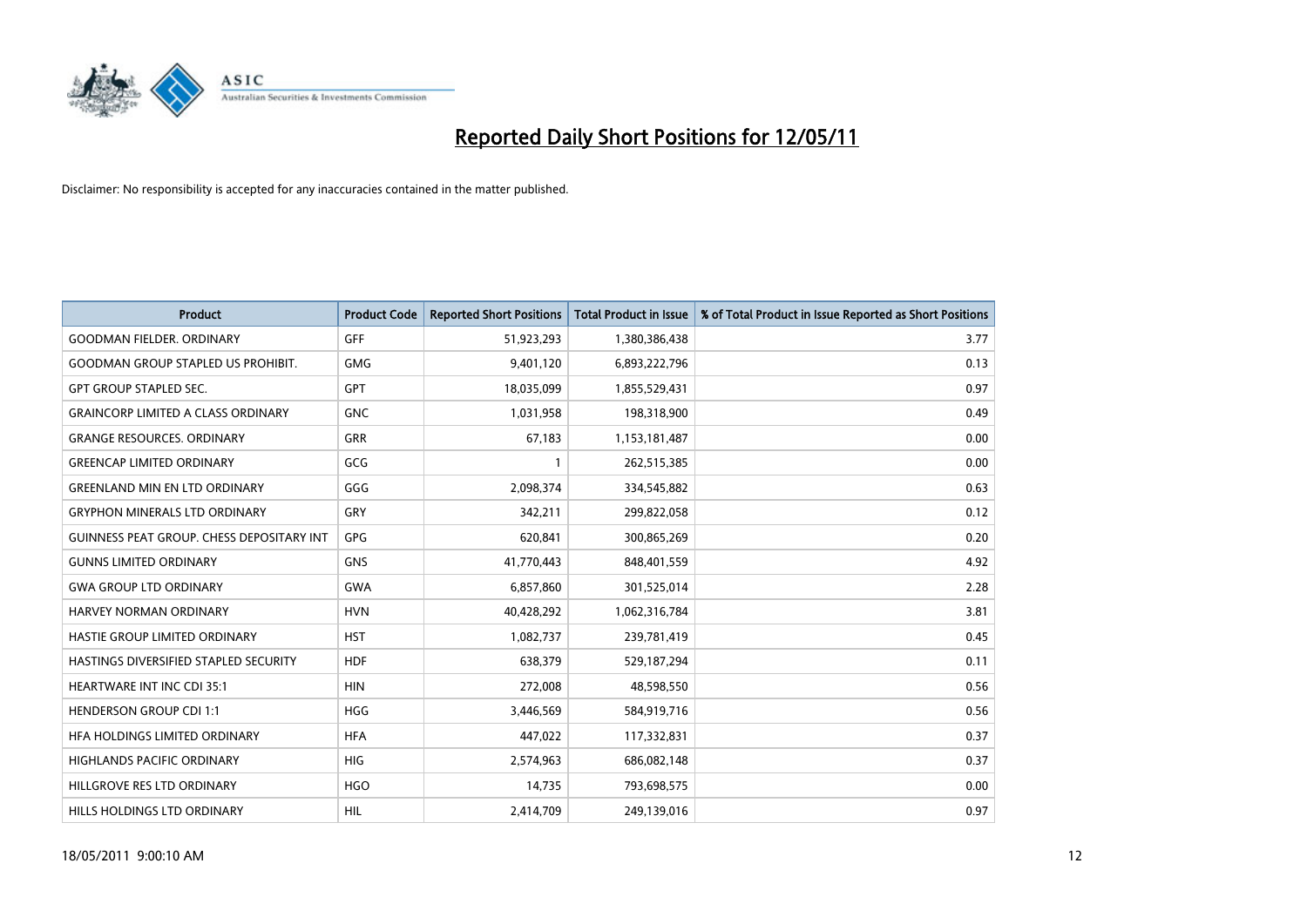

| <b>Product</b>                                | <b>Product Code</b> | <b>Reported Short Positions</b> | <b>Total Product in Issue</b> | % of Total Product in Issue Reported as Short Positions |
|-----------------------------------------------|---------------------|---------------------------------|-------------------------------|---------------------------------------------------------|
| HORIZON OIL LIMITED ORDINARY                  | <b>HZN</b>          | 2,437,383                       | 1,130,811,515                 | 0.21                                                    |
| HUNNU COAL LIMITED ORDINARY                   | <b>HUN</b>          | 12,784                          | 212,565,002                   | 0.01                                                    |
| <b>ICON ENERGY LIMITED ORDINARY</b>           | <b>ICN</b>          | 169,073                         | 469,301,394                   | 0.03                                                    |
| <b>IINET LIMITED ORDINARY</b>                 | <b>IIN</b>          | 1,279,038                       | 152,160,119                   | 0.84                                                    |
| <b>ILUKA RESOURCES ORDINARY</b>               | ILU                 | 1,526,982                       | 418,700,517                   | 0.35                                                    |
| <b>IMDEX LIMITED ORDINARY</b>                 | <b>IMD</b>          | 124,376                         | 199,414,165                   | 0.05                                                    |
| IMF (AUSTRALIA) LTD ORDINARY                  | <b>IMF</b>          | 329,831                         | 123,828,193                   | 0.26                                                    |
| IMX RESOURCES LTD ORDINARY                    | <b>IXR</b>          | 20,000                          | 262,612,803                   | 0.01                                                    |
| <b>INCITEC PIVOT ORDINARY</b>                 | <b>IPL</b>          | 1,137,821                       | 1,628,730,107                 | 0.07                                                    |
| <b>INDAGO RESOURCES LTD ORDINARY</b>          | <b>IDG</b>          | 8,179                           | 6,209,865                     | 0.13                                                    |
| <b>INDEPENDENCE GROUP ORDINARY</b>            | <b>IGO</b>          | 585,286                         | 199,497,042                   | 0.29                                                    |
| INDOPHIL RESOURCES ORDINARY                   | <b>IRN</b>          | 532,900                         | 471,445,763                   | 0.12                                                    |
| <b>INDUSTREA LIMITED ORDINARY</b>             | IDL                 | 1,694,973                       | 364,524,797                   | 0.46                                                    |
| <b>INFIGEN ENERGY STAPLED SECURITIES</b>      | <b>IFN</b>          | 3,267,534                       | 762,265,972                   | 0.43                                                    |
| ING RE COM GROUP STAPLED SECURITIES           | ILF                 | 9,075                           | 441,029,194                   | 0.00                                                    |
| INSURANCE AUSTRALIA ORDINARY                  | <b>IAG</b>          | 9,310,182                       | 2,079,034,021                 | 0.43                                                    |
| INT GOLDFIELDS LTD ORDINARY                   | <b>IGS</b>          | 12,197,682                      | 500,440,386                   | 2.44                                                    |
| INTEGRA MINING LTD. ORDINARY                  | <b>IGR</b>          | 4,805,991                       | 841,525,727                   | 0.57                                                    |
| <b>INTREPID MINES ORDINARY</b>                | <b>IAU</b>          | 1,958,791                       | 520,617,420                   | 0.38                                                    |
| <b>INVESTA OFFICE FUND STAPLED SECURITIES</b> | <b>IOF</b>          | 8,281,222                       | 2,729,071,212                 | 0.29                                                    |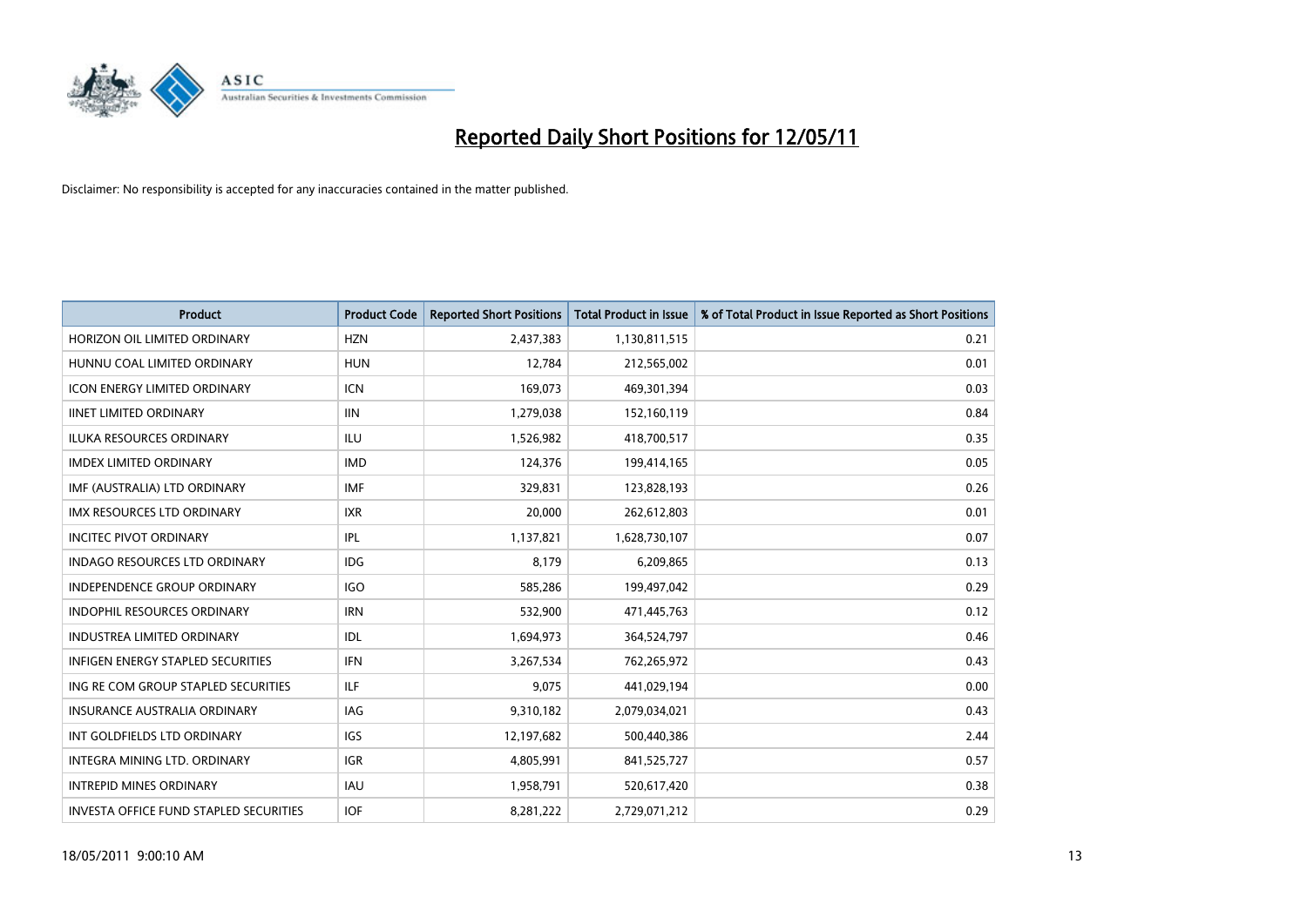

| <b>Product</b>                                  | <b>Product Code</b> | <b>Reported Short Positions</b> | <b>Total Product in Issue</b> | % of Total Product in Issue Reported as Short Positions |
|-------------------------------------------------|---------------------|---------------------------------|-------------------------------|---------------------------------------------------------|
| <b>INVOCARE LIMITED ORDINARY</b>                | <b>IVC</b>          | 756,413                         | 102,421,288                   | 0.73                                                    |
| ION LIMITED ORDINARY                            | <b>ION</b>          | 164,453                         | 256,365,105                   | 0.06                                                    |
| <b>IOOF HOLDINGS LTD ORDINARY</b>               | <b>IFL</b>          | 1,013,013                       | 229,794,395                   | 0.43                                                    |
| <b>IRESS MARKET TECH. ORDINARY</b>              | <b>IRE</b>          | 2,200,137                       | 126,018,142                   | 1.74                                                    |
| <b>IRON ORE HOLDINGS ORDINARY</b>               | <b>IOH</b>          | 8,259                           | 139,079,674                   | 0.01                                                    |
| ISHARES MSCI AUS 200 ISHARES MSCI AUS 200       | IOZ                 | 1,780                           | 1,950,015                     | 0.09                                                    |
| <b>ISHARES MSCI EAFE CDI 1:1</b>                | <b>IVE</b>          | 1,341,533                       | 590,400,000                   | 0.23                                                    |
| ISHARES S&P 500 CDI 1:1                         | <b>IVV</b>          | 603,271                         | 116,350,000                   | 0.52                                                    |
| ISHARES S&P HIGH DIV ISHARES S&P HIGH DIV       | <b>IHD</b>          | 5,208                           | 1,700,055                     | 0.31                                                    |
| ISHARES S&P/ASX 20 ISHARES S&P/ASX20            | <b>ILC</b>          | 6.000                           | 2,175,008                     | 0.28                                                    |
| <b>ISHARES SMALL ORDS ISHARES SMALL ORDS</b>    | <b>ISO</b>          | 151,036                         | 5,700,000                     | 2.65                                                    |
| <b>ISOFT GROUP LIMITED ORDINARY</b>             | <b>ISF</b>          | 4,750,747                       | 1,070,595,874                 | 0.45                                                    |
| <b>IVANHOE AUSTRALIA ORDINARY</b>               | <b>IVA</b>          | 323,877                         | 418,709,553                   | 0.07                                                    |
| <b>JABIRU METALS LTD ORDINARY</b>               | <b>JML</b>          | 23,141                          | 558,654,366                   | 0.00                                                    |
| <b>JAMES HARDIE INDUST CHESS DEPOSITARY INT</b> | <b>JHX</b>          | 19,048,980                      | 436,386,587                   | 4.31                                                    |
| <b>JAMESON RESOURCES ORDINARY</b>               | <b>JAL</b>          | 1,600,000                       | 95,828,865                    | 1.67                                                    |
| <b>JB HI-FI LIMITED ORDINARY</b>                | <b>IBH</b>          | 8,176,896                       | 109,364,105                   | 7.45                                                    |
| KAGARA LTD ORDINARY                             | KZL                 | 7,625,014                       | 708,583,835                   | 1.06                                                    |
| KANGAROO RES LTD ORDINARY                       | <b>KRL</b>          | 765.000                         | 1,129,430,012                 | 0.06                                                    |
| KAROON GAS AUSTRALIA ORDINARY                   | <b>KAR</b>          | 1.055.994                       | 221,420,769                   | 0.48                                                    |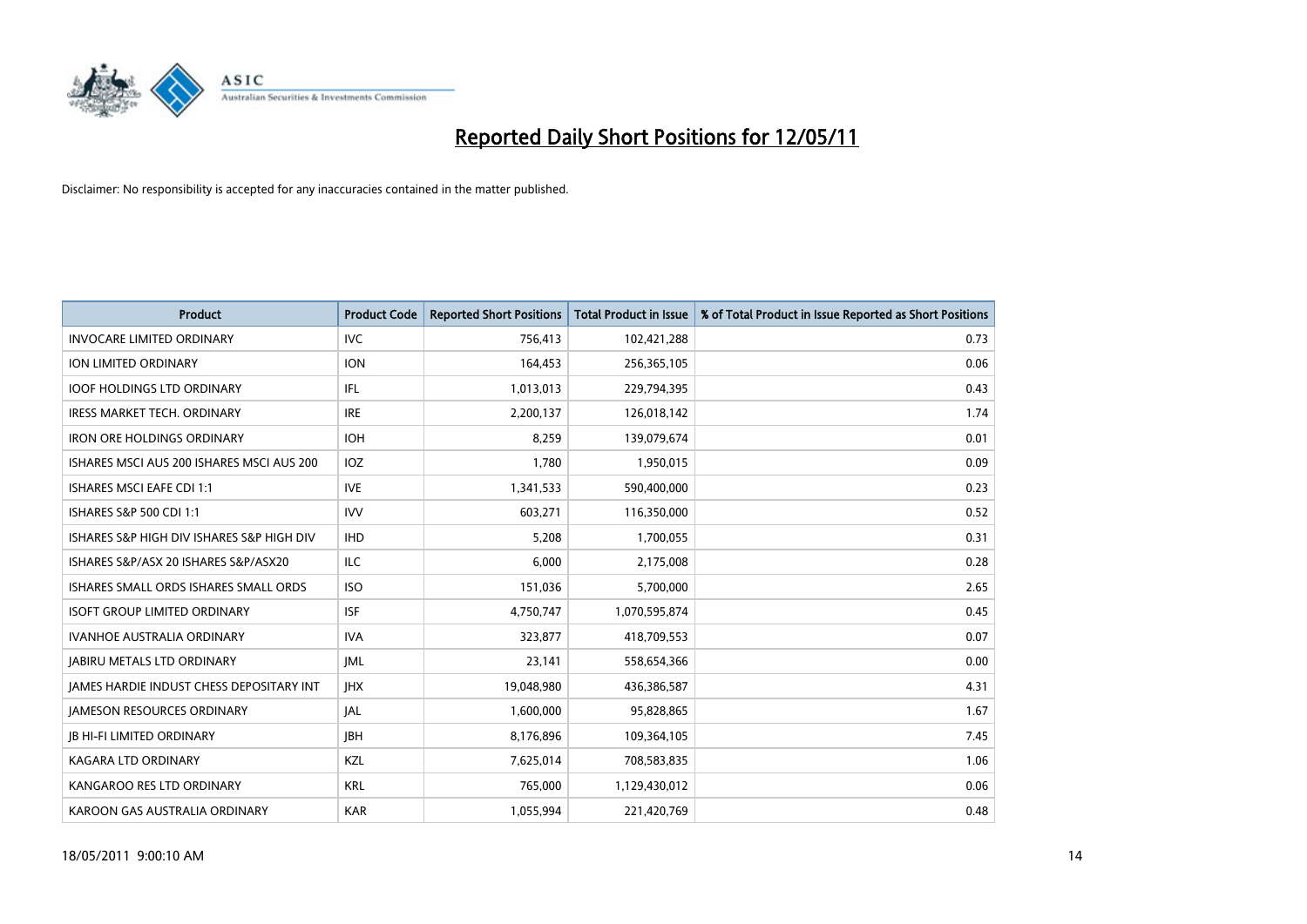

| <b>Product</b>                        | <b>Product Code</b> | <b>Reported Short Positions</b> | Total Product in Issue | % of Total Product in Issue Reported as Short Positions |
|---------------------------------------|---------------------|---------------------------------|------------------------|---------------------------------------------------------|
| KASBAH RESOURCES ORDINARY             | KAS                 | 110,602                         | 364,262,596            | 0.03                                                    |
| KATHMANDU HOLD LTD ORDINARY           | <b>KMD</b>          | 897.256                         | 200,000,000            | 0.44                                                    |
| <b>KEYBRIDGE CAPITAL ORDINARY</b>     | <b>KBC</b>          | 5,999                           | 172,070,564            | 0.00                                                    |
| KIMBERLEY METALS LTD ORDINARY         | <b>KBL</b>          | 1,821                           | 161,976,319            | 0.00                                                    |
| KINGSGATE CONSOLID, ORDINARY          | <b>KCN</b>          | 2,195,980                       | 135,221,250            | 1.60                                                    |
| KINGSROSE MINING LTD ORDINARY         | <b>KRM</b>          | 491,594                         | 263,130,366            | 0.18                                                    |
| LEIGHTON HOLDINGS ORDINARY            | LEI                 | 8,166,553                       | 325,663,190            | 2.50                                                    |
| LEND LEASE GROUP UNIT/ORD STAPLED     | LLC                 | 4,018,423                       | 570,915,669            | 0.68                                                    |
| LINC ENERGY LTD ORDINARY              | <b>LNC</b>          | 6,105,425                       | 503,418,900            | 1.21                                                    |
| LIOUEFIED NATURAL ORDINARY            | <b>LNG</b>          | 267,190                         | 214,099,015            | 0.12                                                    |
| LYNAS CORPORATION ORDINARY            | <b>LYC</b>          | 31,158,809                      | 1,690,819,142          | 1.86                                                    |
| M2 TELECOMMUNICATION ORDINARY         | <b>MTU</b>          | 590                             | 123,616,285            | 0.00                                                    |
| MACARTHUR COAL ORDINARY               | <b>MCC</b>          | 3,616,916                       | 302,092,343            | 1.20                                                    |
| <b>MACMAHON HOLDINGS ORDINARY</b>     | <b>MAH</b>          | 9,334,046                       | 733,711,705            | 1.27                                                    |
| MACO ATLAS ROADS GRP ORDINARY STAPLED | <b>MOA</b>          | 5,690,039                       | 452,345,907            | 1.25                                                    |
| MACQUARIE GROUP LTD ORDINARY          | <b>MOG</b>          | 2,678,249                       | 346,814,961            | 0.76                                                    |
| MAGMA METALS LTD. ORDINARY            | <b>MMW</b>          | 9,500                           | 223,351,923            | 0.00                                                    |
| MANTRA RESOURCES ORDINARY             | <b>MRU</b>          | 90,326                          | 135,326,194            | 0.06                                                    |
| MAP GROUP STAPLED US PROHIBIT.        | <b>MAP</b>          | 3,765,757                       | 1,861,210,782          | 0.19                                                    |
| <b>MARENGO MINING ORDINARY</b>        | <b>MGO</b>          | 13.301                          | 995,068,613            | 0.00                                                    |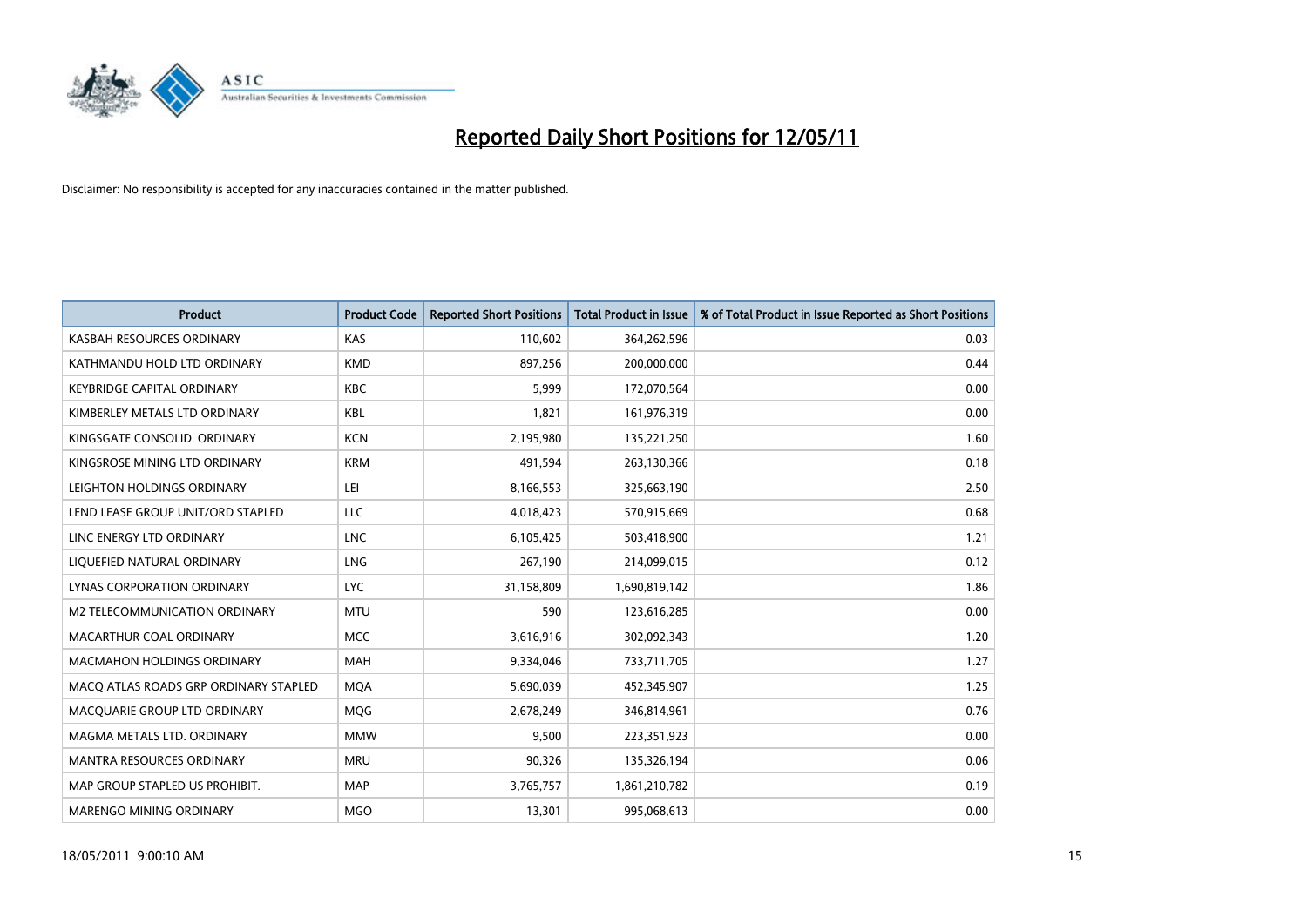

| <b>Product</b>                   | <b>Product Code</b> | <b>Reported Short Positions</b> | <b>Total Product in Issue</b> | % of Total Product in Issue Reported as Short Positions |
|----------------------------------|---------------------|---------------------------------|-------------------------------|---------------------------------------------------------|
| MARYBOROUGH SUGAR ORDINARY       | <b>MSF</b>          | 24,313                          | 69,165,378                    | 0.03                                                    |
| MATRIX C & E LTD ORDINARY        | <b>MCE</b>          | 171,714                         | 76,514,098                    | 0.21                                                    |
| MCMILLAN SHAKESPEARE ORDINARY    | <b>MMS</b>          | 52,461                          | 68,067,560                    | 0.07                                                    |
| MCPHERSON'S LTD ORDINARY         | <b>MCP</b>          | 216,965                         | 72,401,758                    | 0.30                                                    |
| MEDUSA MINING LTD ORDINARY       | <b>MML</b>          | 2,226,206                       | 188,233,911                   | 1.16                                                    |
| MELBOURNE IT LIMITED ORDINARY    | <b>MLB</b>          | 180,961                         | 80,662,621                    | 0.23                                                    |
| MEO AUSTRALIA LTD ORDINARY       | <b>MEO</b>          | 5,541,840                       | 539,913,260                   | 1.01                                                    |
| <b>MERMAID MARINE ORDINARY</b>   | <b>MRM</b>          | 1,213,379                       | 215,066,086                   | 0.56                                                    |
| MESOBLAST LIMITED ORDINARY       | <b>MSB</b>          | 1,922,656                       | 279,733,562                   | 0.68                                                    |
| METALS X LIMITED ORDINARY        | <b>MLX</b>          | 326,940                         | 1,365,661,782                 | 0.03                                                    |
| METCASH LIMITED ORDINARY         | <b>MTS</b>          | 18,903,346                      | 768,853,644                   | 2.44                                                    |
| METGASCO LIMITED ORDINARY        | <b>MEL</b>          | 235,435                         | 252,710,972                   | 0.09                                                    |
| <b>METMINCO LIMITED ORDINARY</b> | <b>MNC</b>          | 3,476,408                       | 1,397,720,365                 | 0.24                                                    |
| MHM METALS LIMITED ORDINARY      | <b>MHM</b>          | 13,532                          | 101,415,410                   | 0.01                                                    |
| MICLYN EXP OFFSHR ORDINARY       | <b>MIO</b>          | 471,369                         | 274,618,684                   | 0.16                                                    |
| MINARA RESOURCES ORDINARY        | <b>MRE</b>          | 8,828,498                       | 1,169,424,487                 | 0.75                                                    |
| MINCOR RESOURCES NL ORDINARY     | <b>MCR</b>          | 1,066,981                       | 200,608,804                   | 0.53                                                    |
| MINEMAKERS LIMITED ORDINARY      | <b>MAK</b>          | 71,627                          | 227,003,950                   | 0.03                                                    |
| MINERAL DEPOSITS ORDINARY        | <b>MDL</b>          | 401,767                         | 60,768,582                    | 0.66                                                    |
| MINERAL RESOURCES, ORDINARY      | <b>MIN</b>          | 648.570                         | 169,123,017                   | 0.39                                                    |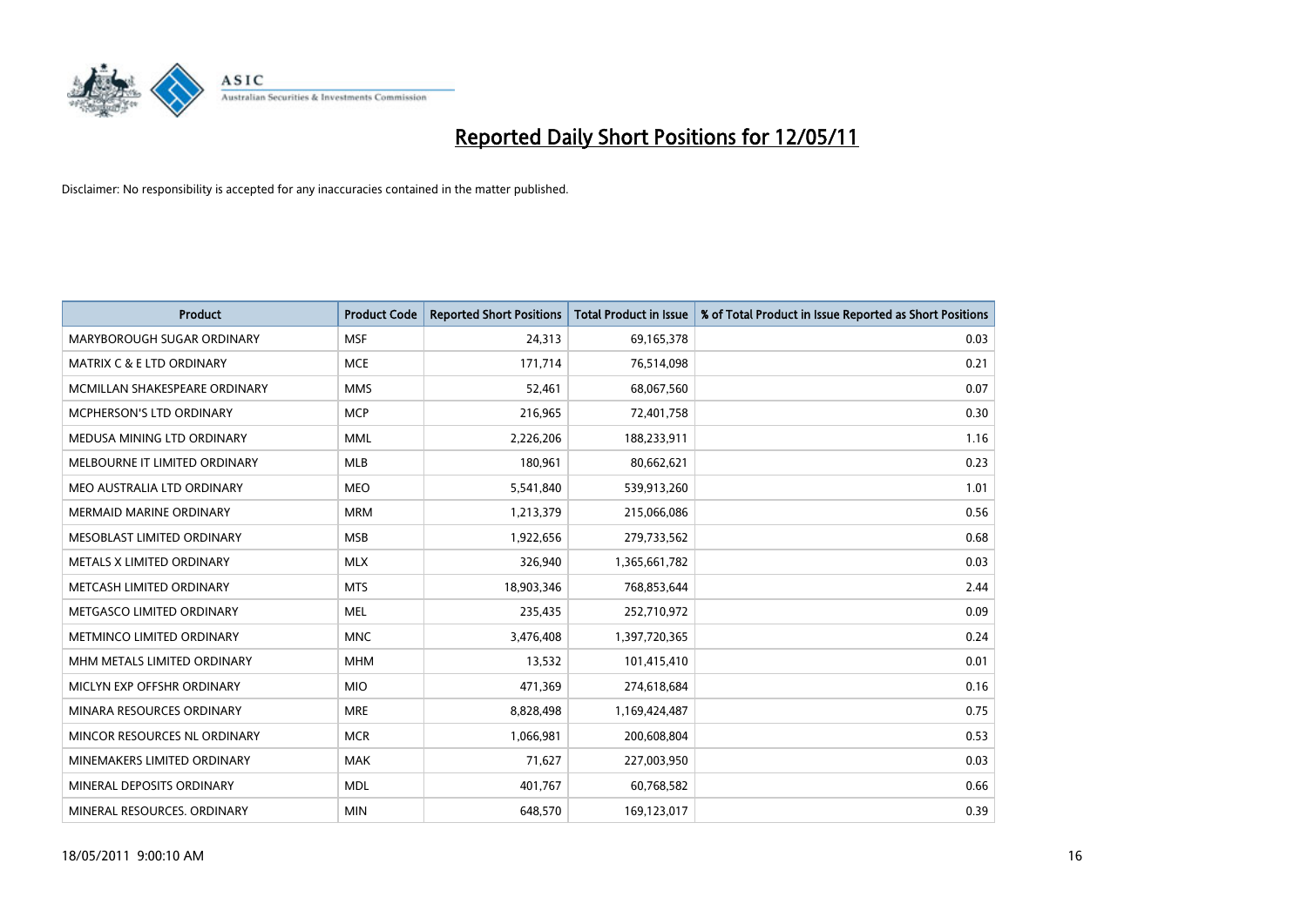

| <b>Product</b>                    | <b>Product Code</b> | <b>Reported Short Positions</b> | <b>Total Product in Issue</b> | % of Total Product in Issue Reported as Short Positions |
|-----------------------------------|---------------------|---------------------------------|-------------------------------|---------------------------------------------------------|
| MIRABELA NICKEL LTD ORDINARY      | <b>MBN</b>          | 12,874,760                      | 491,561,237                   | 2.60                                                    |
| MIRVAC GROUP STAPLED SECURITIES   | <b>MGR</b>          | 18,599,882                      | 3,416,924,188                 | 0.52                                                    |
| <b>MOLOPO ENERGY LTD ORDINARY</b> | <b>MPO</b>          | 1,302,564                       | 250,972,584                   | 0.50                                                    |
| MONADELPHOUS GROUP ORDINARY       | <b>MND</b>          | 605,098                         | 87,576,827                    | 0.69                                                    |
| <b>MOUNT GIBSON IRON ORDINARY</b> | <b>MGX</b>          | 5,685,743                       | 1,082,570,693                 | 0.51                                                    |
| MULTIPLEX SITES SITES             | <b>MXUPA</b>        | 36                              | 4,500,000                     | 0.00                                                    |
| MURCHISON METALS LTD ORDINARY     | <b>MMX</b>          | 14,480,379                      | 435,884,268                   | 3.32                                                    |
| MYER HOLDINGS LTD ORDINARY        | <b>MYR</b>          | 12,591,747                      | 582,947,884                   | 2.15                                                    |
| MYSTATE LIMITED ORDINARY          | <b>MYS</b>          | 1,400                           | 67,439,158                    | 0.00                                                    |
| NATIONAL AUST. BANK ORDINARY      | <b>NAB</b>          | 15,938,000                      | 2,169,658,383                 | 0.72                                                    |
| NATURAL FUEL LIMITED ORDINARY     | <b>NFL</b>          |                                 | 721,912                       | 0.00                                                    |
| NAVIGATOR RESOURCES ORDINARY      | <b>NAV</b>          | 49,000                          | 465,783,127                   | 0.01                                                    |
| NAVITAS LIMITED ORDINARY          | <b>NVT</b>          | 2,439,675                       | 369,358,564                   | 0.66                                                    |
| NEON ENERGY LIMITED ORDINARY      | <b>NEN</b>          | 500.000                         | 428,844,678                   | 0.12                                                    |
| NEPTUNE MARINE ORDINARY           | <b>NMS</b>          | 700,073                         | 1,747,612,299                 | 0.04                                                    |
| NEW HOPE CORPORATION ORDINARY     | <b>NHC</b>          | 702.484                         | 830,230,549                   | 0.08                                                    |
| NEWCREST MINING ORDINARY          | <b>NCM</b>          | 3,133,769                       | 765,407,334                   | 0.40                                                    |
| NEWS CORP A NON-VOTING CDI        | <b>NWSLV</b>        | 1,140,100                       | 1,829,766,838                 | 0.06                                                    |
| NEWS CORP B VOTING CDI            | <b>NWS</b>          | 2,448,513                       | 798,520,953                   | 0.29                                                    |
| NEXBIS LIMITED ORDINARY           | <b>NBS</b>          | 63,733                          | 798,356,704                   | 0.01                                                    |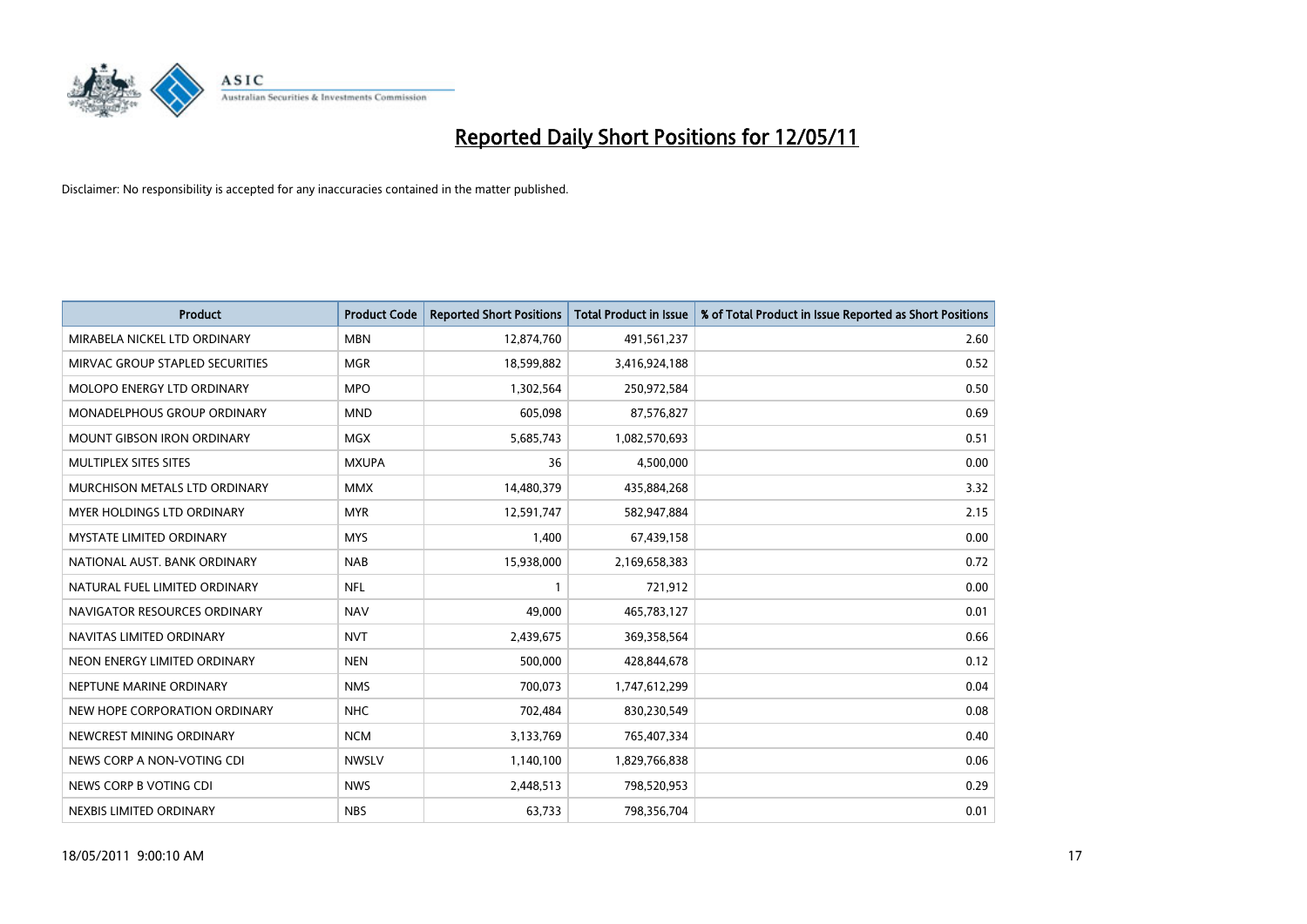

| <b>Product</b>                        | <b>Product Code</b> | <b>Reported Short Positions</b> | <b>Total Product in Issue</b> | % of Total Product in Issue Reported as Short Positions |
|---------------------------------------|---------------------|---------------------------------|-------------------------------|---------------------------------------------------------|
| NEXUS ENERGY LIMITED ORDINARY         | <b>NXS</b>          | 25,800,823                      | 1,162,462,245                 | 2.22                                                    |
| NIB HOLDINGS LIMITED ORDINARY         | <b>NHF</b>          | 256,699                         | 466,765,752                   | 0.05                                                    |
| NICK SCALI LIMITED ORDINARY           | <b>NCK</b>          | 36,152                          | 81,000,000                    | 0.04                                                    |
| NIDO PETROLEUM ORDINARY               | <b>NDO</b>          | 527,842                         | 1,373,822,119                 | 0.03                                                    |
| NKWE PLATINUM 10C US COMMON           | <b>NKP</b>          | 187,542                         | 559,651,184                   | 0.03                                                    |
| NOBLE MINERAL RES ORDINARY            | <b>NMG</b>          | 855,360                         | 382,882,880                   | 0.23                                                    |
| NORTHERN CREST ORDINARY               | <b>NOC</b>          | 24,345                          | 133,484,723                   | 0.02                                                    |
| NORTHERN IRON LTD ORDINARY            | <b>NFE</b>          | 1,148,612                       | 336,084,863                   | 0.34                                                    |
| NRW HOLDINGS LIMITED ORDINARY         | <b>NWH</b>          | 452,462                         | 276,770,445                   | 0.16                                                    |
| NSL CONSOLIDATED LTD ORDINARY         | <b>NSL</b>          | 101,269                         | 270,661,373                   | 0.03                                                    |
| NUFARM LIMITED ORDINARY               | <b>NUF</b>          | 6,213,727                       | 261,833,005                   | 2.35                                                    |
| OAKS HOTELS & RESORT ORDINARY         | OAK                 | 1.080                           | 173,831,898                   | 0.00                                                    |
| OAKTON LIMITED ORDINARY               | <b>OKN</b>          | 700,299                         | 93,800,235                    | 0.75                                                    |
| OCEANAGOLD CORP. CHESS DEPOSITARY INT | OGC                 | 863,125                         | 262,180,388                   | 0.32                                                    |
| OCEANIA CAPITAL LTD ORDINARY          | <b>OCP</b>          | 2,500                           | 91,921,295                    | 0.00                                                    |
| OIL SEARCH LTD ORDINARY               | <b>OSH</b>          | 11,700,468                      | 1,320,648,378                 | 0.85                                                    |
| <b>OILEX LTD ORDINARY</b>             | <b>OEX</b>          | 63,746                          | 253,274,885                   | 0.03                                                    |
| OM HOLDINGS LIMITED ORDINARY          | <b>OMH</b>          | 7,012,744                       | 504,105,150                   | 1.40                                                    |
| <b>ONESTEEL LIMITED ORDINARY</b>      | OST                 | 15,211,545                      | 1,338,106,652                 | 1.13                                                    |
| ORICA LIMITED ORDINARY                | ORI                 | 3.435.022                       | 363,223,767                   | 0.90                                                    |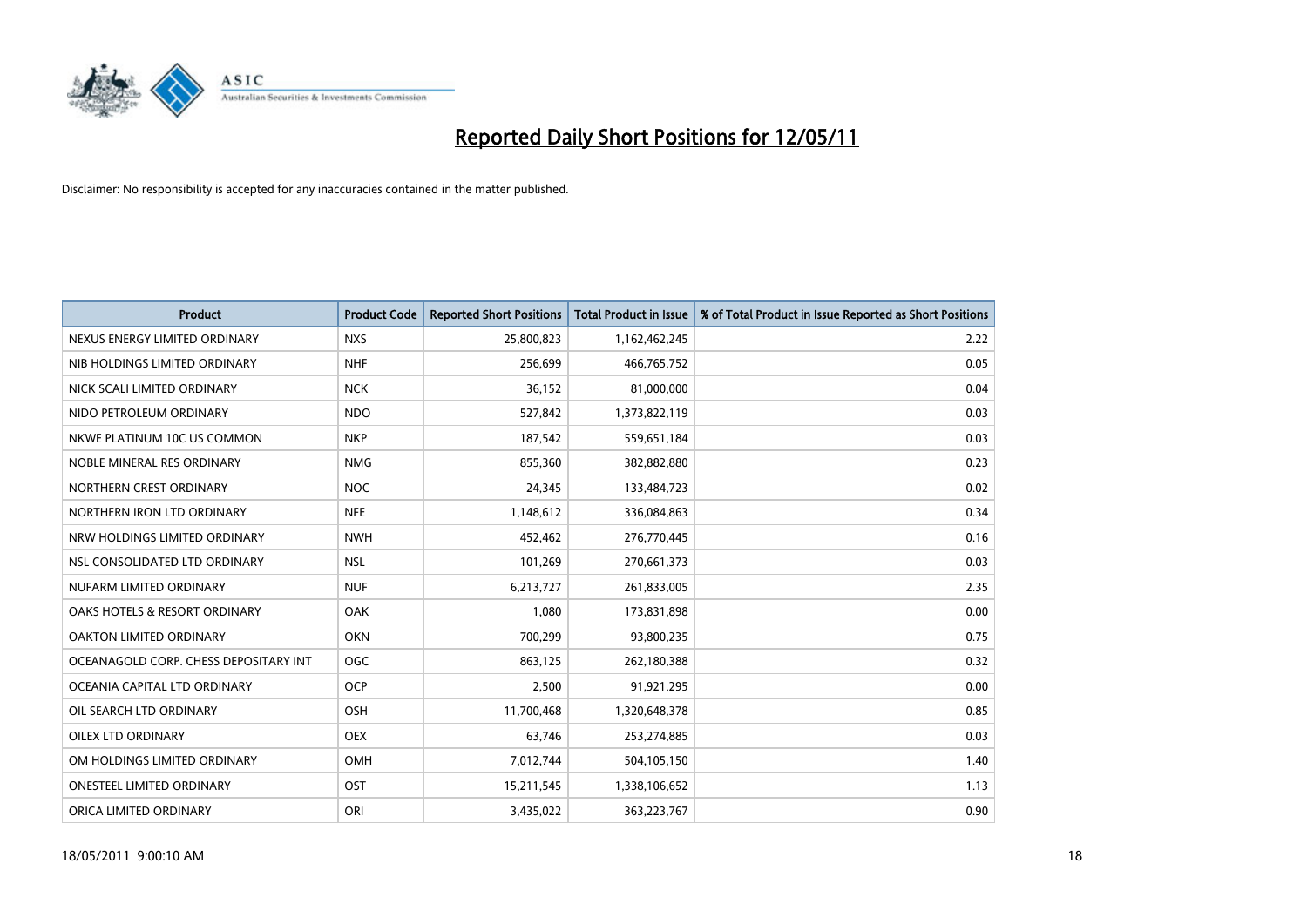

| <b>Product</b>                 | <b>Product Code</b> | <b>Reported Short Positions</b> | Total Product in Issue | % of Total Product in Issue Reported as Short Positions |
|--------------------------------|---------------------|---------------------------------|------------------------|---------------------------------------------------------|
| ORIGIN ENERGY ORDINARY         | <b>ORG</b>          | 2,722,124                       | 1,064,379,759          | 0.23                                                    |
| OROCOBRE LIMITED ORDINARY      | <b>ORE</b>          | 74,426                          | 102,813,894            | 0.07                                                    |
| OROTONGROUP LIMITED ORDINARY   | ORL                 | 23,343                          | 40,880,902             | 0.05                                                    |
| OTTO ENERGY LIMITED ORDINARY   | <b>OEL</b>          | 109,204                         | 1,134,540,071          | 0.01                                                    |
| OZ MINERALS ORDINARY           | OZL                 | 22,575,293                      | 3,238,546,504          | 0.68                                                    |
| <b>PACIFIC BRANDS ORDINARY</b> | PBG                 | 8,452,159                       | 931,386,248            | 0.90                                                    |
| PALADIN ENERGY LTD ORDINARY    | <b>PDN</b>          | 14,008,056                      | 777,698,217            | 1.80                                                    |
| PANAUST LIMITED ORDINARY       | <b>PNA</b>          | 18,268,096                      | 2,965,008,426          | 0.62                                                    |
| PANORAMIC RESOURCES ORDINARY   | PAN                 | 990,367                         | 207,050,710            | 0.48                                                    |
| PAPERLINX LIMITED ORDINARY     | <b>PPX</b>          | 18,106,029                      | 603,580,761            | 2.99                                                    |
| PAPILLON RES LTD ORDINARY      | <b>PIR</b>          | 115,487                         | 190,812,855            | 0.06                                                    |
| PATTIES FOODS LTD ORDINARY     | PFL                 |                                 | 138,989,223            | 0.00                                                    |
| PEET LIMITED ORDINARY          | PPC                 | 92.807                          | 303,854,244            | 0.03                                                    |
| PENINSULA ENERGY LTD ORDINARY  | <b>PEN</b>          | 285.000                         | 2,087,215,700          | 0.01                                                    |
| PERILYA LIMITED ORDINARY       | PEM                 | 483,147                         | 526,075,563            | 0.10                                                    |
| PERPETUAL LIMITED ORDINARY     | PPT                 | 2,434,704                       | 44,669,352             | 5.47                                                    |
| PERSEUS MINING LTD ORDINARY    | PRU                 | 3,926,802                       | 424,017,088            | 0.92                                                    |
| PETSEC ENERGY ORDINARY         | <b>PSA</b>          | 223,332                         | 231,283,622            | 0.10                                                    |
| PHARMAXIS LTD ORDINARY         | <b>PXS</b>          | 1,004,500                       | 228,290,309            | 0.43                                                    |
| PHOTON GROUP LTD ORDINARY      | <b>PGA</b>          | 250,510                         | 1,540,886,866          | 0.02                                                    |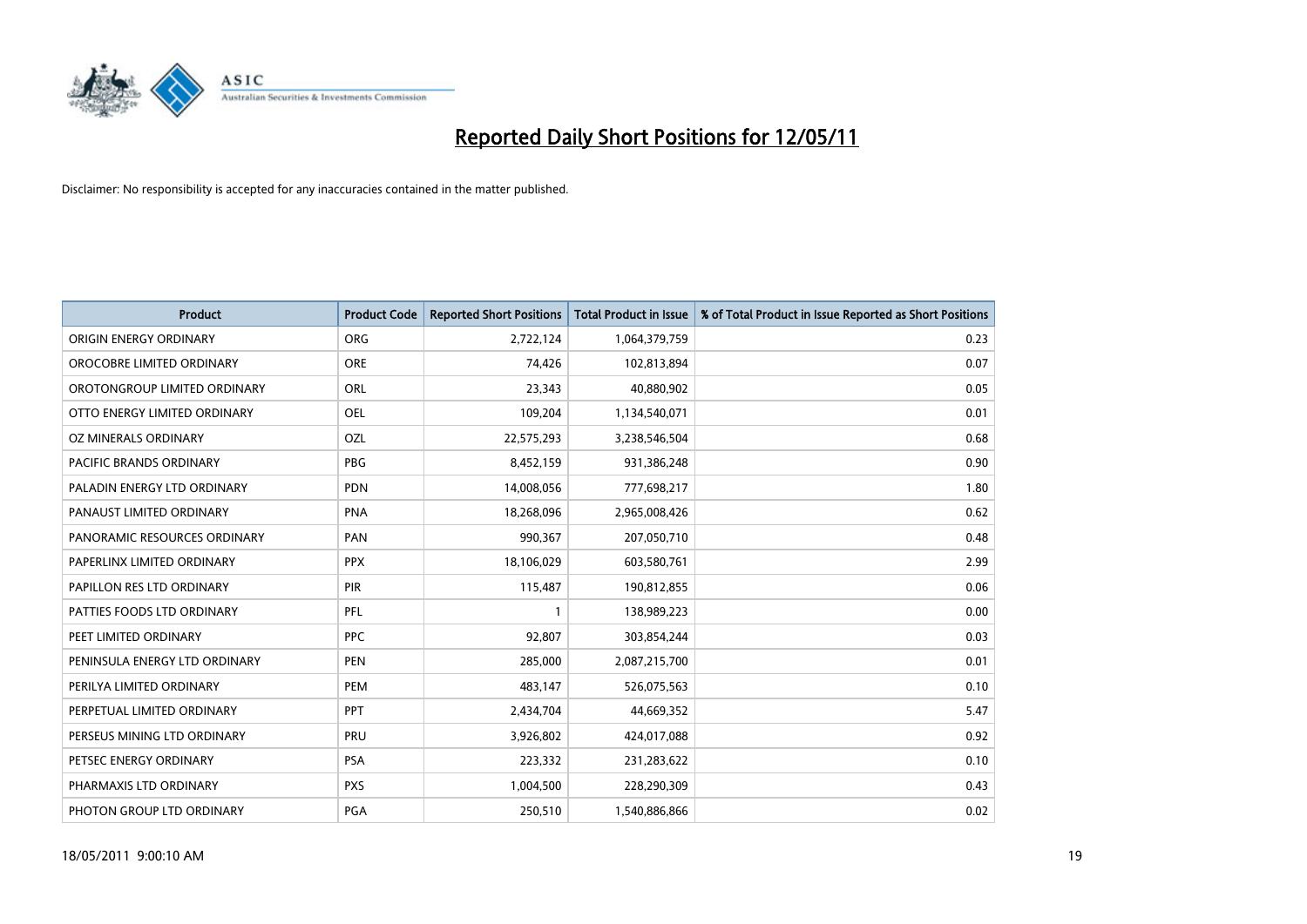

| <b>Product</b>                       | <b>Product Code</b> | <b>Reported Short Positions</b> | <b>Total Product in Issue</b> | % of Total Product in Issue Reported as Short Positions |
|--------------------------------------|---------------------|---------------------------------|-------------------------------|---------------------------------------------------------|
| PLATINUM ASSET ORDINARY              | <b>PTM</b>          | 6,744,791                       | 561,347,878                   | 1.19                                                    |
| PLATINUM AUSTRALIA ORDINARY          | <b>PLA</b>          | 5,264,102                       | 392,430,039                   | 1.35                                                    |
| PLATINUM CAPITAL LTD ORDINARY        | <b>PMC</b>          |                                 | 164,959,410                   | 0.00                                                    |
| PMP LIMITED ORDINARY                 | <b>PMP</b>          | 48,366                          | 332,676,960                   | 0.01                                                    |
| PORT BOUVARD LIMITED ORDINARY        | PBD                 | 6,754                           | 593,868,295                   | 0.00                                                    |
| PRANA BIOTECHNOLOGY ORDINARY         | PBT                 | 553,790                         | 269,292,203                   | 0.21                                                    |
| PREMIER INVESTMENTS ORDINARY         | <b>PMV</b>          | 639,465                         | 155,062,831                   | 0.42                                                    |
| PRIMA BIOMED LTD ORDINARY            | <b>PRR</b>          | 198,911                         | 813,622,746                   | 0.02                                                    |
| PRIMARY HEALTH CARE ORDINARY         | PRY                 | 9,108,439                       | 497,349,803                   | 1.84                                                    |
| PRIME INFR GROUP. STAPLED SECURITIES | PIH                 | 308,735                         | 351,776,795                   | 0.09                                                    |
| PRIME MEDIA GRP LTD ORDINARY         | <b>PRT</b>          | 14,825                          | 366,330,303                   | 0.00                                                    |
| PROGEN PHARMACEUTIC ORDINARY         | PGL                 | 151,596                         | 24,709,097                    | 0.61                                                    |
| PROGRAMMED ORDINARY                  | <b>PRG</b>          | 448,071                         | 118,169,908                   | 0.36                                                    |
| <b>PSIVIDA CORP CDI 1:1</b>          | <b>PVA</b>          | 6,878                           | 8,891,730                     | 0.08                                                    |
| <b>QANTAS AIRWAYS ORDINARY</b>       | QAN                 | 36,554,776                      | 2,265,123,620                 | 1.61                                                    |
| OBE INSURANCE GROUP ORDINARY         | OBE                 | 16,402,913                      | 1,092,653,182                 | 1.48                                                    |
| OR NATIONAL LIMITED ORDINARY         | <b>ORN</b>          | 18,078,329                      | 2,440,000,000                 | 0.73                                                    |
| <b>QUBE LOGISTICS ORDINARY UNITS</b> | QUB                 | 18,369,672                      | 610,839,329                   | 3.01                                                    |
| RAMELIUS RESOURCES ORDINARY          | <b>RMS</b>          | 174,021                         | 291,767,215                   | 0.05                                                    |
| RAMSAY HEALTH CARE ORDINARY          | <b>RHC</b>          | 2,233,940                       | 202,081,252                   | 1.08                                                    |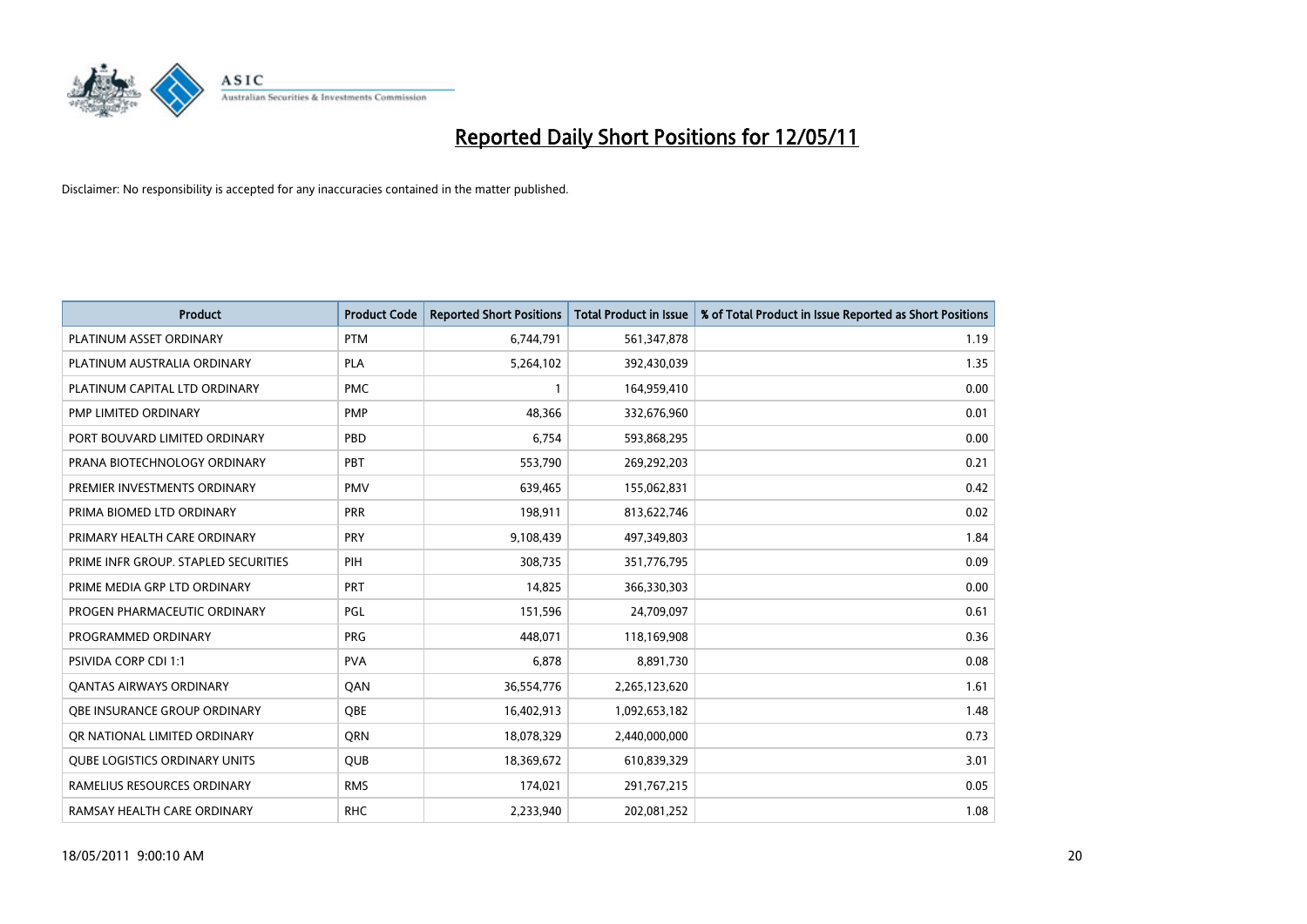

| Product                            | <b>Product Code</b> | <b>Reported Short Positions</b> | Total Product in Issue | % of Total Product in Issue Reported as Short Positions |
|------------------------------------|---------------------|---------------------------------|------------------------|---------------------------------------------------------|
| <b>RCR TOMLINSON ORDINARY</b>      | <b>RCR</b>          | 68,067                          | 131,897,672            | 0.05                                                    |
| <b>REA GROUP ORDINARY</b>          | <b>REA</b>          | 81,552                          | 130,401,680            | 0.05                                                    |
| <b>RECKON LIMITED ORDINARY</b>     | <b>RKN</b>          | 2,147                           | 133,384,060            | 0.00                                                    |
| RED FORK ENERGY ORDINARY           | <b>RFE</b>          | 7,696                           | 254,144,853            | 0.00                                                    |
| RED OCTOBER RES LTD ORDINARY       | <b>ROS</b>          | 67,060                          | 25,800,000             | 0.26                                                    |
| REDFLEX HOLDINGS ORDINARY          | <b>RDF</b>          | 500,000                         | 110,345,599            | 0.45                                                    |
| REED RESOURCES LTD ORDINARY        | <b>RDR</b>          | 389,526                         | 262,237,201            | 0.15                                                    |
| REGIS RESOURCES ORDINARY           | <b>RRL</b>          | 2,278,351                       | 431,217,041            | 0.51                                                    |
| RESMED INC CDI 10:1                | <b>RMD</b>          | 11,292,715                      | 1,534,676,730          | 0.71                                                    |
| <b>RESOLUTE MINING ORDINARY</b>    | <b>RSG</b>          | 4,549,420                       | 467,618,520            | 0.97                                                    |
| RESOURCE GENERATION ORDINARY       | <b>RES</b>          | 212,248                         | 250,200,530            | 0.08                                                    |
| REVERSE CORP LIMITED ORDINARY      | <b>REF</b>          | 25,141                          | 92,382,175             | 0.03                                                    |
| REX MINERALS LIMITED ORDINARY      | <b>RXM</b>          | 263,385                         | 151,438,879            | 0.16                                                    |
| <b>RHG LIMITED ORDINARY</b>        | <b>RHG</b>          | 261,712                         | 318,745,978            | 0.07                                                    |
| <b>RIDLEY CORPORATION ORDINARY</b> | <b>RIC</b>          | 794,311                         | 307,817,071            | 0.27                                                    |
| RIO TINTO LIMITED ORDINARY         | <b>RIO</b>          | 15,834,160                      | 435,758,720            | 3.61                                                    |
| RIVERCITY MOTORWAY STAPLED         | <b>RCY</b>          | 132,000                         | 957,010,115            | 0.01                                                    |
| RIVERSDALE MINING ORDINARY         | <b>RIV</b>          | 12,890                          | 244,431,186            | 0.00                                                    |
| ROBUST RESOURCES ORDINARY          | <b>ROL</b>          | 1,130,153                       | 84,944,097             | 1.33                                                    |
| ROC OIL COMPANY ORDINARY           | <b>ROC</b>          | 6,460,835                       | 713,154,560            | 0.90                                                    |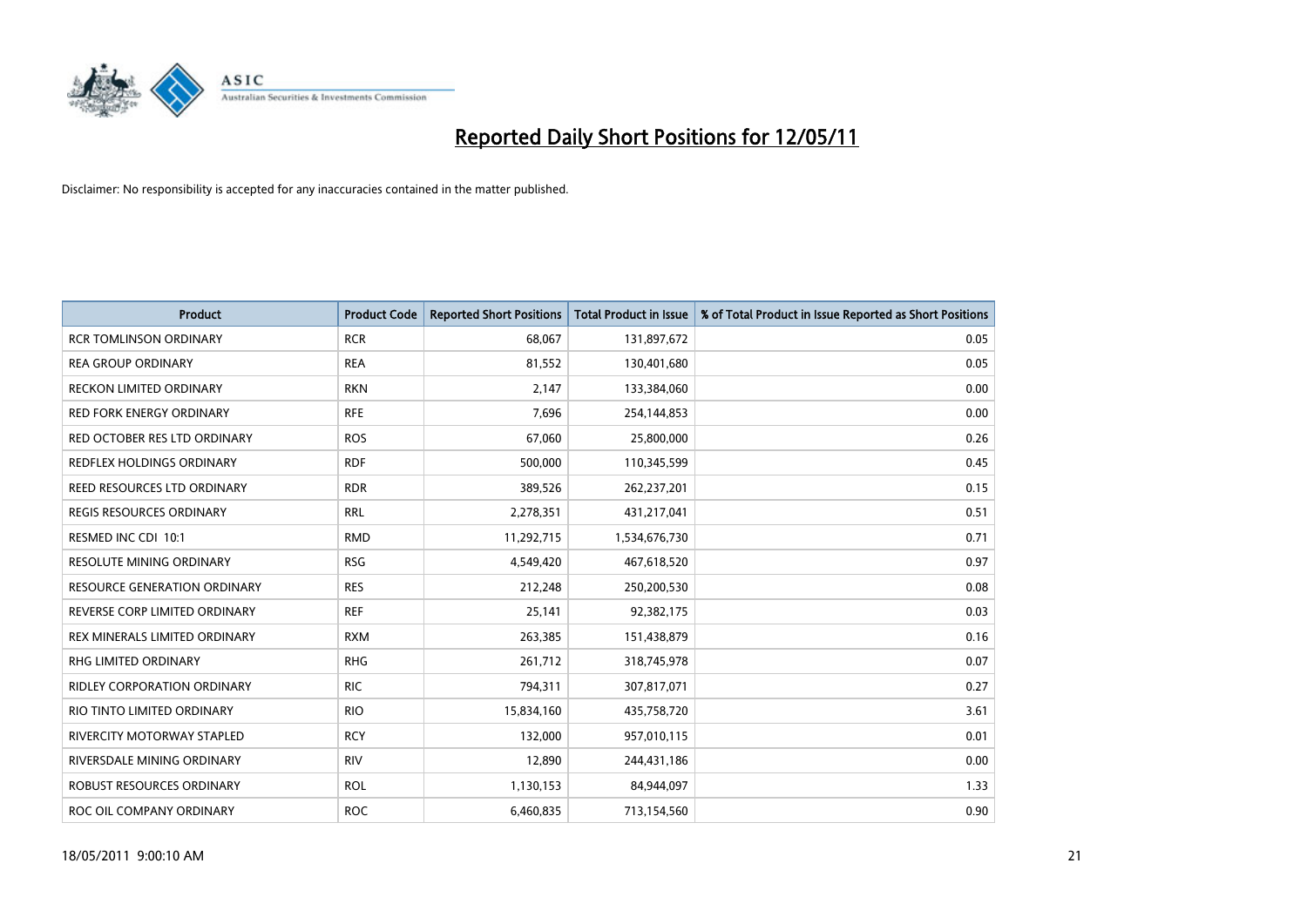

| <b>Product</b>                | <b>Product Code</b> | <b>Reported Short Positions</b> | <b>Total Product in Issue</b> | % of Total Product in Issue Reported as Short Positions |
|-------------------------------|---------------------|---------------------------------|-------------------------------|---------------------------------------------------------|
| SAI GLOBAL LIMITED ORDINARY   | SAI                 | 245,654                         | 199,552,155                   | 0.12                                                    |
| SALMAT LIMITED ORDINARY       | <b>SLM</b>          | 144,481                         | 159,775,299                   | 0.09                                                    |
| SAMSON OIL & GAS LTD ORDINARY | <b>SSN</b>          | 3,080,995                       | 1,727,080,909                 | 0.17                                                    |
| SANDFIRE RESOURCES ORDINARY   | <b>SFR</b>          | 2,220,159                       | 148,384,969                   | 1.48                                                    |
| <b>SANTOS LTD ORDINARY</b>    | <b>STO</b>          | 4,781,621                       | 877,955,664                   | 0.53                                                    |
| SARACEN MINERAL ORDINARY      | SAR                 | 346.099                         | 492,151,415                   | 0.06                                                    |
| SEDGMAN LIMITED ORDINARY      | <b>SDM</b>          | 373,085                         | 209,752,689                   | 0.18                                                    |
| SEEK LIMITED ORDINARY         | <b>SEK</b>          | 8,414,625                       | 336,584,488                   | 2.52                                                    |
| SELECT HARVESTS ORDINARY      | <b>SHV</b>          | 112,370                         | 56,226,960                    | 0.20                                                    |
| SENETAS CORPORATION ORDINARY  | <b>SEN</b>          | 756,999                         | 463,105,195                   | 0.16                                                    |
| SENEX ENERGY LIMITED ORDINARY | SXY                 | 117,339                         | 744,320,231                   | 0.02                                                    |
| SERVCORP LIMITED ORDINARY     | SRV                 | 67,649                          | 98,440,807                    | 0.07                                                    |
| SERVICE STREAM ORDINARY       | <b>SSM</b>          | 344,663                         | 283,418,867                   | 0.12                                                    |
| SEVEN GROUP HOLDINGS ORDINARY | <b>SVW</b>          | 719,010                         | 305,910,281                   | 0.23                                                    |
| SEVEN WEST MEDIA LTD ORDINARY | <b>SWM</b>          | 5,733,253                       | 610,327,899                   | 0.95                                                    |
| SIERRA MINING ORDINARY        | <b>SRM</b>          | 200,000                         | 227,065,498                   | 0.09                                                    |
| SIGMA PHARMACEUTICAL ORDINARY | <b>SIP</b>          | 18,243,069                      | 1,178,626,572                 | 1.54                                                    |
| SIGNATURE METALS LTD ORDINARY | <b>SBL</b>          | 383,956                         | 2,351,804,534                 | 0.02                                                    |
| SILEX SYSTEMS ORDINARY        | <b>SLX</b>          | 492,831                         | 170,128,997                   | 0.28                                                    |
| SILVER LAKE RESOURCE ORDINARY | <b>SLR</b>          | 29,061                          | 178,882,838                   | 0.01                                                    |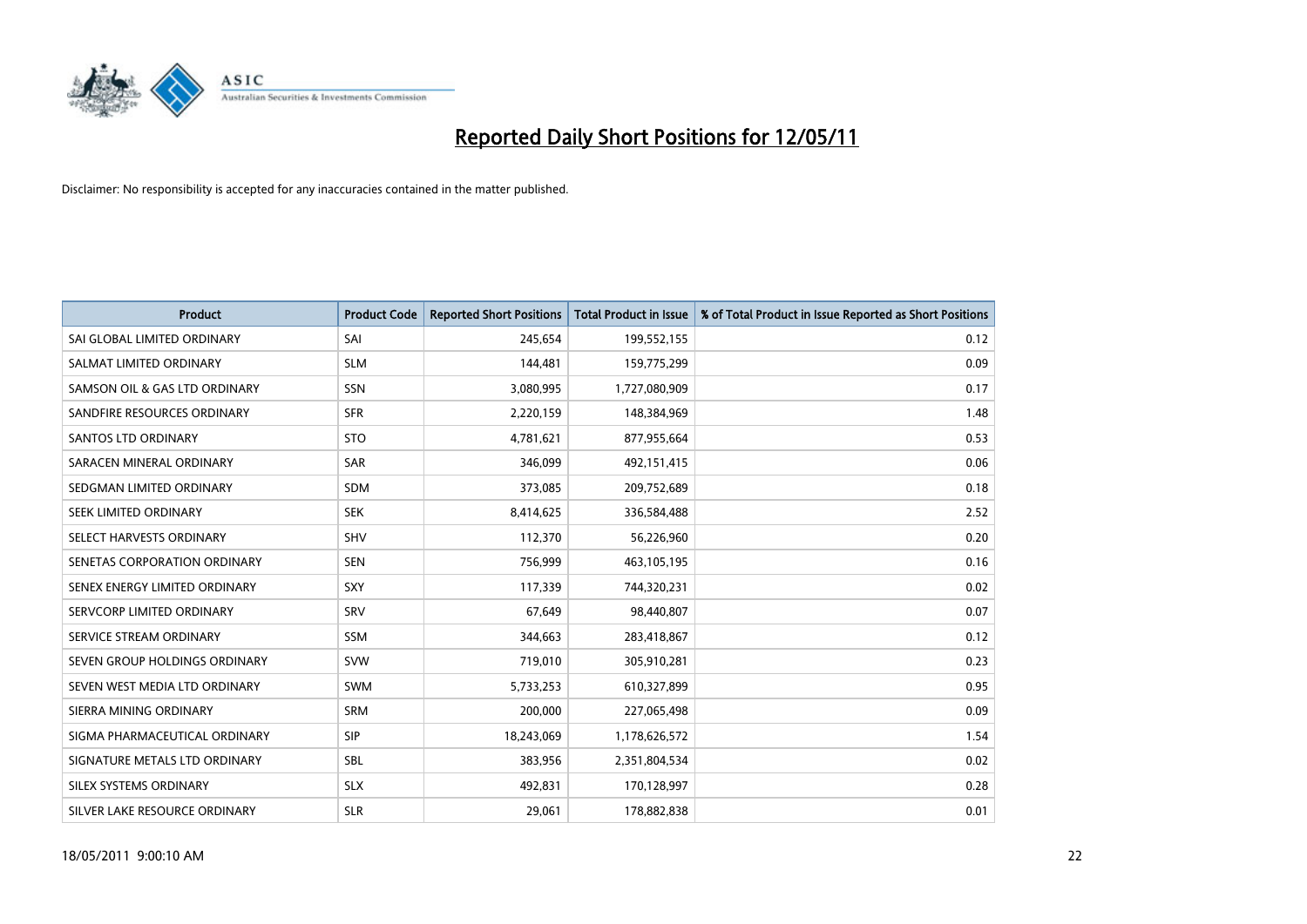

| <b>Product</b>                           | <b>Product Code</b> | <b>Reported Short Positions</b> | <b>Total Product in Issue</b> | % of Total Product in Issue Reported as Short Positions |
|------------------------------------------|---------------------|---------------------------------|-------------------------------|---------------------------------------------------------|
| SIMS METAL MGMT LTD ORDINARY             | SGM                 | 3,350,025                       | 205,393,914                   | 1.64                                                    |
| SINGAPORE TELECOMM. CHESS DEPOSITARY INT | SGT                 | 5,086,817                       | 234,092,504                   | 2.19                                                    |
| SKILLED GROUP LTD ORDINARY               | <b>SKE</b>          | 58.028                          | 233,089,776                   | 0.02                                                    |
| SKY CITY ENTERTAIN, ORDINARY             | <b>SKC</b>          | 104,103                         | 576,958,340                   | 0.02                                                    |
| <b>SLATER &amp; GORDON ORDINARY</b>      | SGH                 | 6,515                           | 149,320,168                   | 0.00                                                    |
| SMS MANAGEMENT, ORDINARY                 | <b>SMX</b>          | 109,221                         | 67,661,358                    | 0.16                                                    |
| SONIC HEALTHCARE ORDINARY                | <b>SHL</b>          | 5,765,735                       | 388,429,875                   | 1.47                                                    |
| SOUL PATTINSON (W.H) ORDINARY            | SOL                 | 32,324                          | 238,640,580                   | 0.01                                                    |
| SOUTH BOULDER MINES ORDINARY             | <b>STB</b>          | 322                             | 86,115,688                    | 0.00                                                    |
| SP AUSNET STAPLED SECURITIES             | SPN                 | 5,382,709                       | 2,795,115,439                 | 0.19                                                    |
| SPARK INFRASTRUCTURE STAPLED NOTE & UNIT | SKI                 | 18,100,867                      | 1,326,734,264                 | 1.35                                                    |
| SPDR 200 FUND ETF UNITS                  | <b>STW</b>          | 8                               | 50,339,159                    | 0.00                                                    |
| SPECIALTY FASHION ORDINARY               | <b>SFH</b>          | 567,773                         | 191,686,122                   | 0.30                                                    |
| SPHERE MINERALS LTD ORDINARY             | SPH                 | 1,425                           | 171,348,151                   | 0.00                                                    |
| SPOTLESS GROUP LTD ORDINARY              | SPT                 | 1,999,280                       | 262,766,725                   | 0.75                                                    |
| ST BARBARA LIMITED ORDINARY              | <b>SBM</b>          | 3,608,782                       | 325,615,389                   | 1.11                                                    |
| STAGING CONNECTIONS ORDINARY             | <b>STG</b>          | 2,917,189                       | 78,317,726                    | 3.72                                                    |
| STANMORE COAL LTD ORDINARY               | <b>SMR</b>          | 75,840                          | 88,270,738                    | 0.08                                                    |
| STARPHARMA HOLDINGS ORDINARY             | SPL                 | 294,510                         | 247,402,721                   | 0.12                                                    |
| STH AMERICAN COR LTD ORDINARY            | SAY                 | 9,200                           | 245,846,493                   | 0.00                                                    |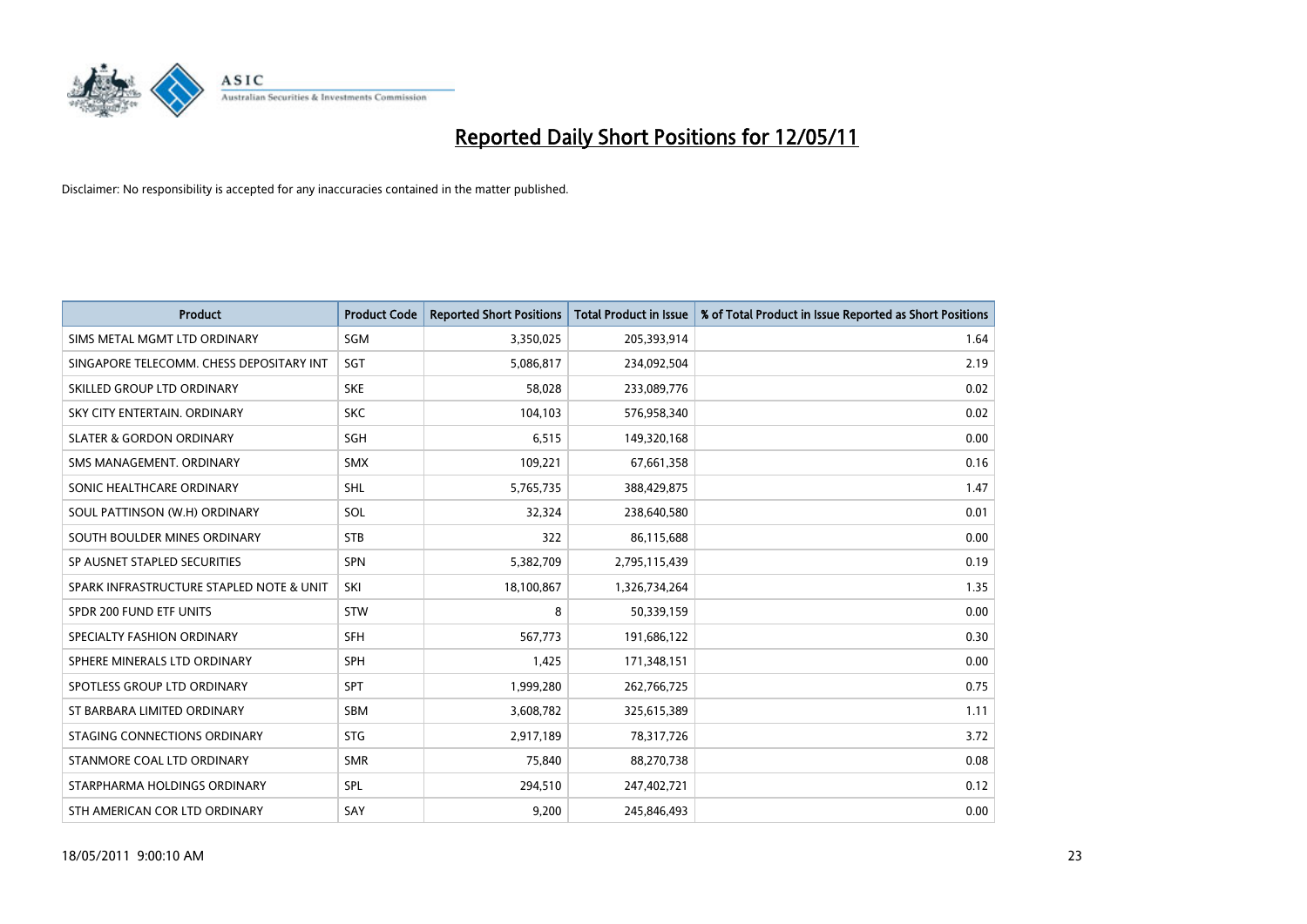

| <b>Product</b>                     | <b>Product Code</b> | <b>Reported Short Positions</b> | <b>Total Product in Issue</b> | % of Total Product in Issue Reported as Short Positions |
|------------------------------------|---------------------|---------------------------------|-------------------------------|---------------------------------------------------------|
| STH CRS ELECT ENGNR ORDINARY       | <b>SXE</b>          | 72,392                          | 142,678,939                   | 0.05                                                    |
| STHN CROSS MEDIA ORDINARY          | <b>SXL</b>          | 3,804,010                       | 651,086,366                   | 0.57                                                    |
| STOCKLAND UNITS/ORD STAPLED        | SGP                 | 10,058,350                      | 2,383,036,717                 | 0.41                                                    |
| STRAITS RES LTD. ORDINARY          | SRQ                 | 7,865,793                       | 324,655,749                   | 2.42                                                    |
| <b>STW COMMUNICATIONS ORDINARY</b> | SGN                 | 333,919                         | 364,310,964                   | 0.09                                                    |
| SUNCORP GROUP LTD ORDINARY         | <b>SUN</b>          | 8,311,082                       | 1,286,600,980                 | 0.63                                                    |
| SUNDANCE RESOURCES ORDINARY        | <b>SDL</b>          | 12,807,505                      | 2,870,657,169                 | 0.42                                                    |
| SUNLAND GROUP LTD ORDINARY         | <b>SDG</b>          | 13,041                          | 224,881,794                   | 0.00                                                    |
| SUPER RET REP LTD ORDINARY         | <b>SUL</b>          | 56,012                          | 130,018,739                   | 0.05                                                    |
| SWICK MINING ORDINARY              | <b>SWK</b>          | 1,548                           | 236,724,970                   | 0.00                                                    |
| SYMEX HOLDINGS ORDINARY            | <b>SYM</b>          | 6,633                           | 142,481,091                   | 0.00                                                    |
| TABCORP HOLDINGS LTD ORDINARY      | <b>TAH</b>          | 3,205,709                       | 688,019,737                   | 0.44                                                    |
| TALENT2 INTERNATION ORDINARY       | <b>TWO</b>          | $\overline{7}$                  | 142,434,450                   | 0.00                                                    |
| <b>TALISMAN MINING ORDINARY</b>    | <b>TLM</b>          | 3,079                           | 130,438,627                   | 0.00                                                    |
| <b>TANAMI GOLD NL ORDINARY</b>     | <b>TAM</b>          | 46,311                          | 260,997,677                   | 0.02                                                    |
| TAP OIL LIMITED ORDINARY           | <b>TAP</b>          | 916,336                         | 240,967,311                   | 0.38                                                    |
| TARGET ENERGY ORDINARY             | <b>TEX</b>          | 250,000                         | 249,471,966                   | 0.10                                                    |
| TASSAL GROUP LIMITED ORDINARY      | <b>TGR</b>          | 87,998                          | 146,304,404                   | 0.04                                                    |
| <b>TATTS GROUP LTD ORDINARY</b>    | <b>TTS</b>          | 12,875,759                      | 1,318,683,208                 | 0.97                                                    |
| TELECOM CORPORATION ORDINARY       | <b>TEL</b>          | 22,757,241                      | 1,924,652,813                 | 1.18                                                    |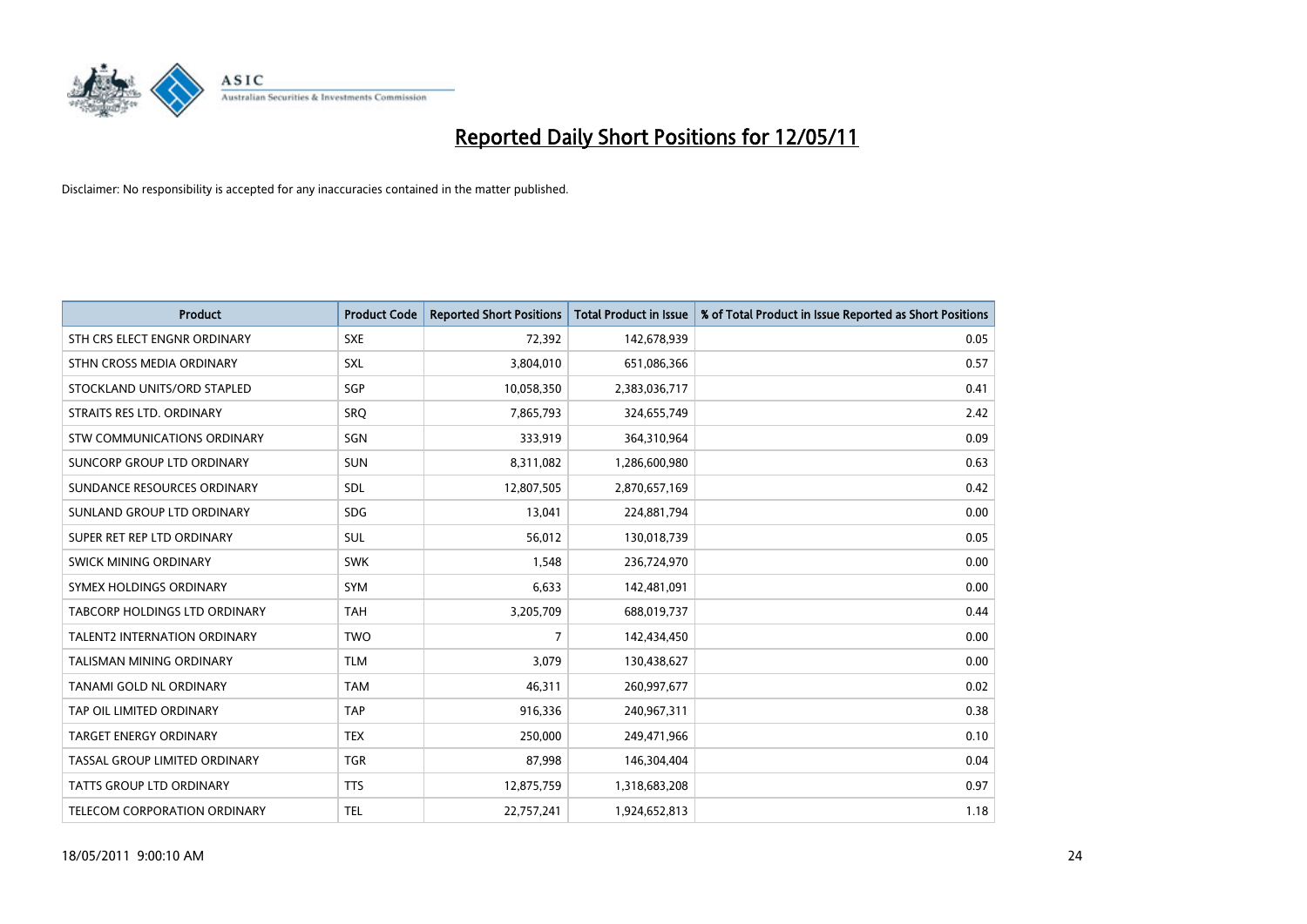

| <b>Product</b>                          | <b>Product Code</b> | <b>Reported Short Positions</b> | Total Product in Issue | % of Total Product in Issue Reported as Short Positions |
|-----------------------------------------|---------------------|---------------------------------|------------------------|---------------------------------------------------------|
| <b>TELSTRA CORPORATION, ORDINARY</b>    | <b>TLS</b>          | 53,716,071                      | 12,443,074,357         | 0.44                                                    |
| TEN NETWORK HOLDINGS ORDINARY           | <b>TEN</b>          | 38,950,577                      | 1,045,236,720          | 3.72                                                    |
| TERANGA GOLD CORP CDI 1:1               | <b>TGZ</b>          | 512,217                         | 150,340,337            | 0.32                                                    |
| TFS CORPORATION LTD ORDINARY            | <b>TFC</b>          | 65,951                          | 275,789,494            | 0.02                                                    |
| THE REJECT SHOP ORDINARY                | <b>TRS</b>          | 633,006                         | 26,033,570             | 2.42                                                    |
| THOR MINING PLC CHESS DEPOSITARY        | <b>THR</b>          | 2,307                           | 222,489,120            | 0.00                                                    |
| THORN GROUP LIMITED ORDINARY            | <b>TGA</b>          | 16,251                          | 129,858,924            | 0.01                                                    |
| THUNDELARRA EXPLOR, ORDINARY            | <b>THX</b>          | 57,135                          | 153,578,927            | 0.04                                                    |
| TIGER RESOURCES ORDINARY                | <b>TGS</b>          | 247,615                         | 668,635,549            | 0.04                                                    |
| TIMBERCORP LIMITED ORDINARY             | <b>TIM</b>          | 90,074                          | 352,071,429            | 0.02                                                    |
| TISHMAN SPEYER UNITS                    | <b>TSO</b>          | 238,393                         | 338,440,904            | 0.07                                                    |
| TNG LIMITED ORDINARY                    | <b>TNG</b>          | 4,321                           | 284,803,062            | 0.00                                                    |
| TOLL HOLDINGS LTD ORDINARY              | <b>TOL</b>          | 18,821,213                      | 710,128,531            | 2.64                                                    |
| TORO ENERGY LIMITED ORDINARY            | <b>TOE</b>          | 35,404                          | 964,936,676            | 0.00                                                    |
| <b>TOWER AUSTRALIA ORDINARY</b>         | <b>TAL</b>          | 384,431                         | 419,652,394            | 0.07                                                    |
| <b>TOWER LIMITED ORDINARY</b>           | <b>TWR</b>          | 690,119                         | 263,603,448            | 0.26                                                    |
| <b>TOX FREE SOLUTIONS ORDINARY</b>      | <b>TOX</b>          | 32,811                          | 92,290,500             | 0.03                                                    |
| TPG TELECOM LIMITED ORDINARY            | <b>TPM</b>          | 3,839,775                       | 775,522,421            | 0.49                                                    |
| TRANSFIELD SERV INFR STAPLED SECURITIES | <b>TSI</b>          | 67,093                          | 438,756,421            | 0.02                                                    |
| TRANSFIELD SERVICES ORDINARY            | <b>TSE</b>          | 8,457,081                       | 549,715,957            | 1.55                                                    |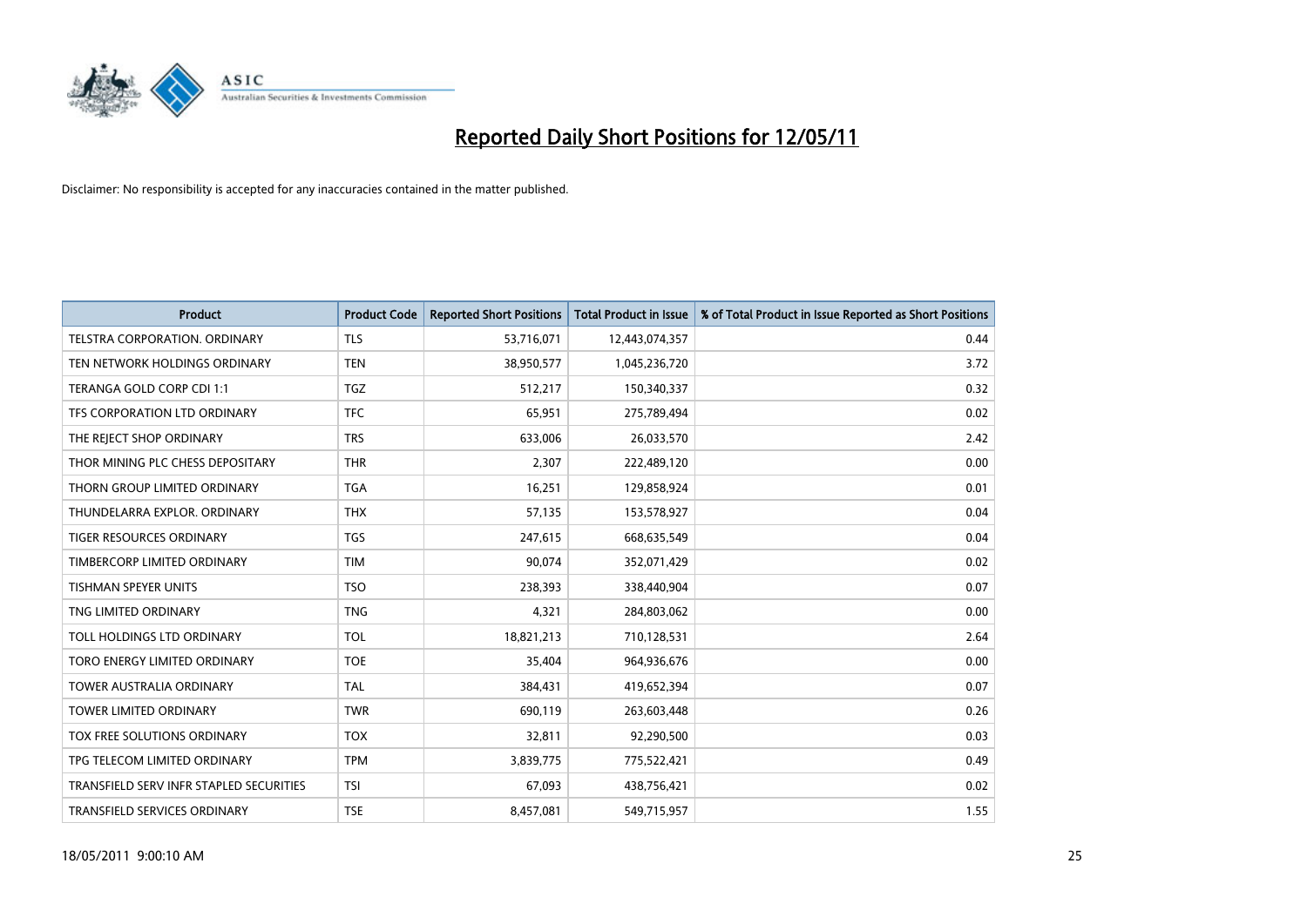

| <b>Product</b>                            | <b>Product Code</b> | <b>Reported Short Positions</b> | <b>Total Product in Issue</b> | % of Total Product in Issue Reported as Short Positions |
|-------------------------------------------|---------------------|---------------------------------|-------------------------------|---------------------------------------------------------|
| TRANSPACIFIC INDUST, ORDINARY             | <b>TPI</b>          | 9,634,118                       | 960,638,735                   | 0.98                                                    |
| TRANSURBAN GROUP TRIPLE STAPLED SEC.      | <b>TCL</b>          | 5,424,637                       | 1,443,543,731                 | 0.34                                                    |
| TREASURY WINE ESTATE DEFERRED SETTLEMENT  | <b>TWE</b>          | 7,533,205                       | 650,000,000                   | 1.16                                                    |
| TRINITY GROUP STAPLED SECURITIES          | <b>TCQ</b>          | 3,419                           | 203,405,927                   | 0.00                                                    |
| TROY RESOURCES NL ORDINARY                | <b>TRY</b>          | 30,033                          | 87,968,823                    | 0.03                                                    |
| UGL LIMITED ORDINARY                      | UGL                 | 5,315,536                       | 166,047,171                   | 3.19                                                    |
| UNILIFE CORPORATION CDI US PROHIBITED     | <b>UNS</b>          | 580.348                         | 273,283,389                   | 0.21                                                    |
| UXC LIMITED ORDINARY                      | <b>UXC</b>          | 45,584                          | 305,789,718                   | 0.01                                                    |
| VALAD PROPERTY GROUP STAPLED US PROHIBIT. | <b>VPG</b>          | 3,909,525                       | 115,108,116                   | 3.39                                                    |
| <b>VDM GROUP LIMITED ORDINARY</b>         | <b>VMG</b>          | 11,116                          | 193,127,749                   | 0.01                                                    |
| <b>VENTURE MINERALS ORDINARY</b>          | <b>VMS</b>          | 152,539                         | 220,943,592                   | 0.06                                                    |
| <b>VIRGIN BLUE HOLDINGS ORDINARY</b>      | <b>VBA</b>          | 40,985,106                      | 2,210,197,600                 | 1.85                                                    |
| <b>VISION GROUP HLDGS ORDINARY</b>        | <b>VGH</b>          | 78.000                          | 74,061,110                    | 0.11                                                    |
| <b>VITA GROUP LTD ORDINARY</b>            | <b>VTG</b>          | 75,190                          | 142,499,800                   | 0.05                                                    |
| VITERRA INC CDI 1:1                       | <b>VTA</b>          | 3,828                           | 68,629,939                    | 0.01                                                    |
| <b>WATPAC LIMITED ORDINARY</b>            | <b>WTP</b>          | 40,201                          | 183,341,382                   | 0.01                                                    |
| <b>WDS LIMITED ORDINARY</b>               | <b>WDS</b>          | 701                             | 144,055,662                   | 0.00                                                    |
| WEBIET LIMITED ORDINARY                   | <b>WEB</b>          | 396,565                         | 77,961,278                    | 0.51                                                    |
| <b>WESFARMERS LIMITED ORDINARY</b>        | <b>WES</b>          | 22,456,147                      | 1,005,197,704                 | 2.20                                                    |
| WESFARMERS LIMITED PARTIALLY PROTECTED    | <b>WESN</b>         | 92.564                          | 151,874,458                   | 0.05                                                    |